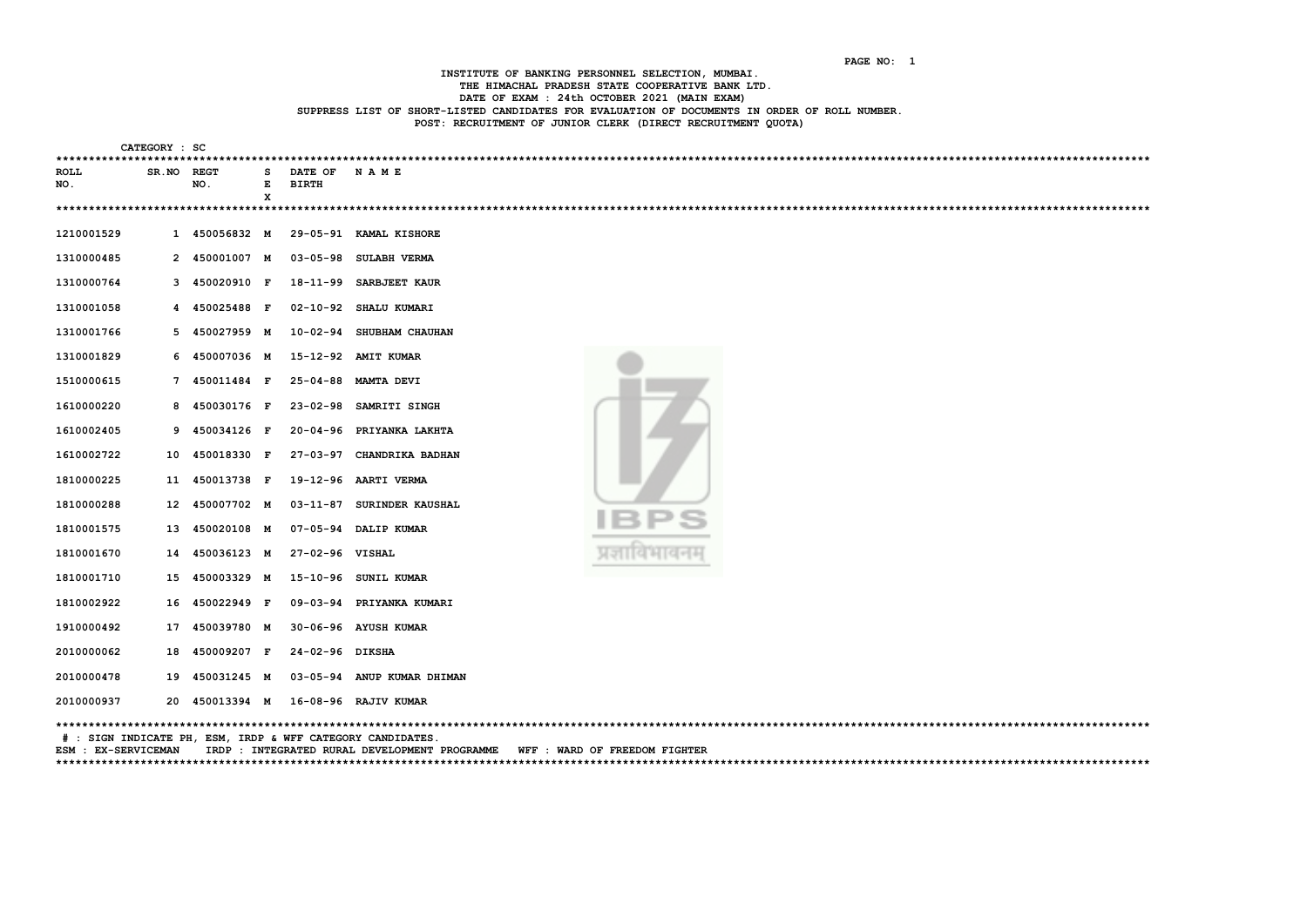INSTITUTE OF BANKING PERSONNEL SELECTION, MUMBAI. THE HIMACHAL PRADESH STATE COOPERATIVE BANK LTD. DATE OF EXAM : 24th OCTOBER 2021 (MAIN EXAM) SUPPRESS LIST OF SHORT-LISTED CANDIDATES FOR EVALUATION OF DOCUMENTS IN ORDER OF ROLL NUMBER. POST: RECRUITMENT OF JUNIOR CLERK (DIRECT RECRUITMENT QUOTA)

| ************* | CATEGORY : SC |                |        |                         |                                                            |
|---------------|---------------|----------------|--------|-------------------------|------------------------------------------------------------|
| ROLL<br>NO.   | SR.NO REGT    | NO.            | s<br>Е | DATE OF<br><b>BIRTH</b> | NAME                                                       |
|               |               |                | x      |                         |                                                            |
|               |               |                |        |                         |                                                            |
| 2010001227    |               | 21 450009251 F |        |                         | 25-11-98 SIMRAN KAUR                                       |
| 2110000170    |               | 22 450005775 M |        |                         | 05-06-97 VINEY KUMAR                                       |
| 2110000222    |               | 23 450012296 M |        |                         | 21-08-99 ROHIT TOMAR                                       |
| 2110000617    |               | 24 450029363 M |        | 12-01-94                | ROHIT KHARYAL                                              |
| 2110000629    |               | 25 450023651 F |        | 18-10-90                | PARIDHI KUREL                                              |
| 2210001152    |               | 26 450028353 F |        | 13-12-99                | SHEETAL ROJA                                               |
| 2210001203    |               | 27 450001232 M |        | 02-05-94                | <b>PULKIT PARMAR</b>                                       |
| 2210001410    |               | 28 450018703 M |        | $06 - 04 - 98$          | <b>HARISH KUMAR</b>                                        |
| 2310002176    |               | 29 450005474 M |        | 09-08-93                | <b>ROHIT KAUSHAL</b>                                       |
| 2310002841    |               | 30 450023505 M |        | 12-03-97                | SARVINDER SINGH                                            |
| 2310003158    |               | 31 450038463 M |        | 18-12-95                | <b>PANKAJ KUMAR</b>                                        |
| 2310003163    |               | 32 450001085 M |        |                         | 02-07-92 MOVIN KUMAR                                       |
| 2310003171    |               | 33 450056330 M |        | 28-01-97                | IBPS<br><b>SARBJEET SINGH</b>                              |
| 2310003753    |               | 34 450050853 M |        | 04-01-98 NITIN          | प्रजाविभावनम                                               |
| 2410000012    |               | 35 450041168 M |        | 07-07-93                | <b>DEEPAK</b>                                              |
| 2410000627    |               | 36 450000386 M |        |                         | 31-07-96 SATISH KUMAR                                      |
| 2410000653    |               | 37 450012795 M |        | 10-06-97                | <b>SANDEEP SINGH</b>                                       |
| 2410001582    |               | 38 450005670 M |        |                         | 23-09-93 ANCHIT SONI                                       |
| 2410002156    |               | 39 450051253 M |        |                         | 31-05-95 KRISHAN KUMAR                                     |
| 2410004248    |               |                |        |                         | 40 450014891 M 16-12-97 HARSH KUMAR                        |
|               |               |                |        |                         | # : SIGN INDICATE PH, ESM, IRDP & WFF CATEGORY CANDIDATES. |

ESM : EX-SERVICEMAN IRDP : INTEGRATED RURAL DEVELOPMENT PROGRAMME WFF : WARD OF FREEDOM FIGHTER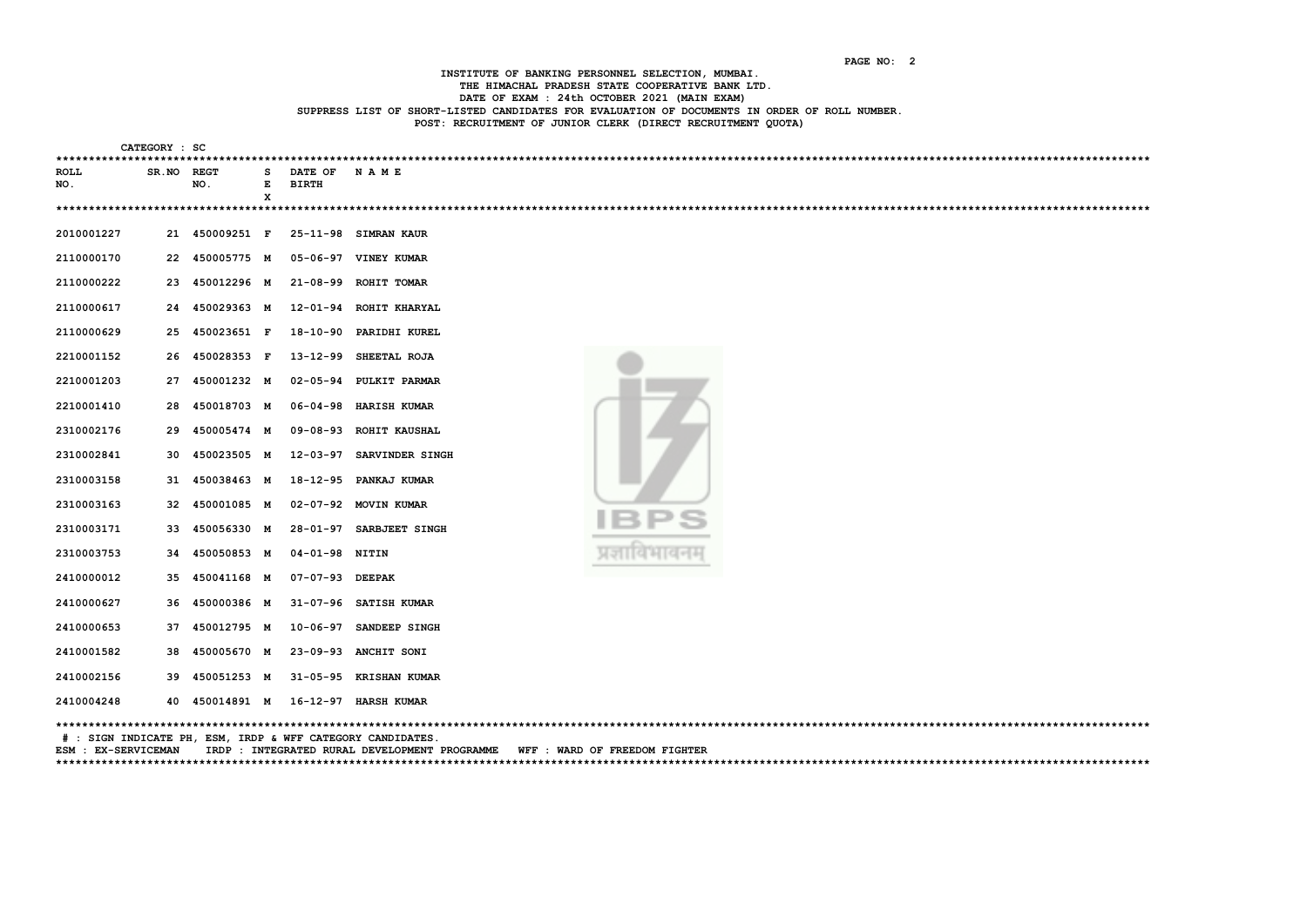INSTITUTE OF BANKING PERSONNEL SELECTION, MUMBAI. THE HIMACHAL PRADESH STATE COOPERATIVE BANK LTD. DATE OF EXAM : 24th OCTOBER 2021 (MAIN EXAM) SUPPRESS LIST OF SHORT-LISTED CANDIDATES FOR EVALUATION OF DOCUMENTS IN ORDER OF ROLL NUMBER. POST: RECRUITMENT OF JUNIOR CLERK (DIRECT RECRUITMENT OUOTA)

CATEGORY : SC **ROLL** SR.NO REGT S DATE OF NAME NO. NO. E BIRTH  $\mathbf{x}$ 2410004399 41 450012046 M 23-01-92 ANKUSH KUMAR 2410004539 42 450021958 M 23-08-97 LALIT KUMAR 2510000983 43 450000717 M 05-09-97 VIJAY 2510002021 44 450009655 M 26-04-95 SANDEEP KUMAR 2510002044 45 450013528 M 14-08-96 ABHILESH BODHPAL # : SIGN INDICATE PH, ESM, IRDP & WFF CATEGORY CANDIDATES. ESM : EX-SERVICEMAN IRDP : INTEGRATED RURAL DEVELOPMENT PROGRAMME WFF : WARD OF FREEDOM FIGHTER 

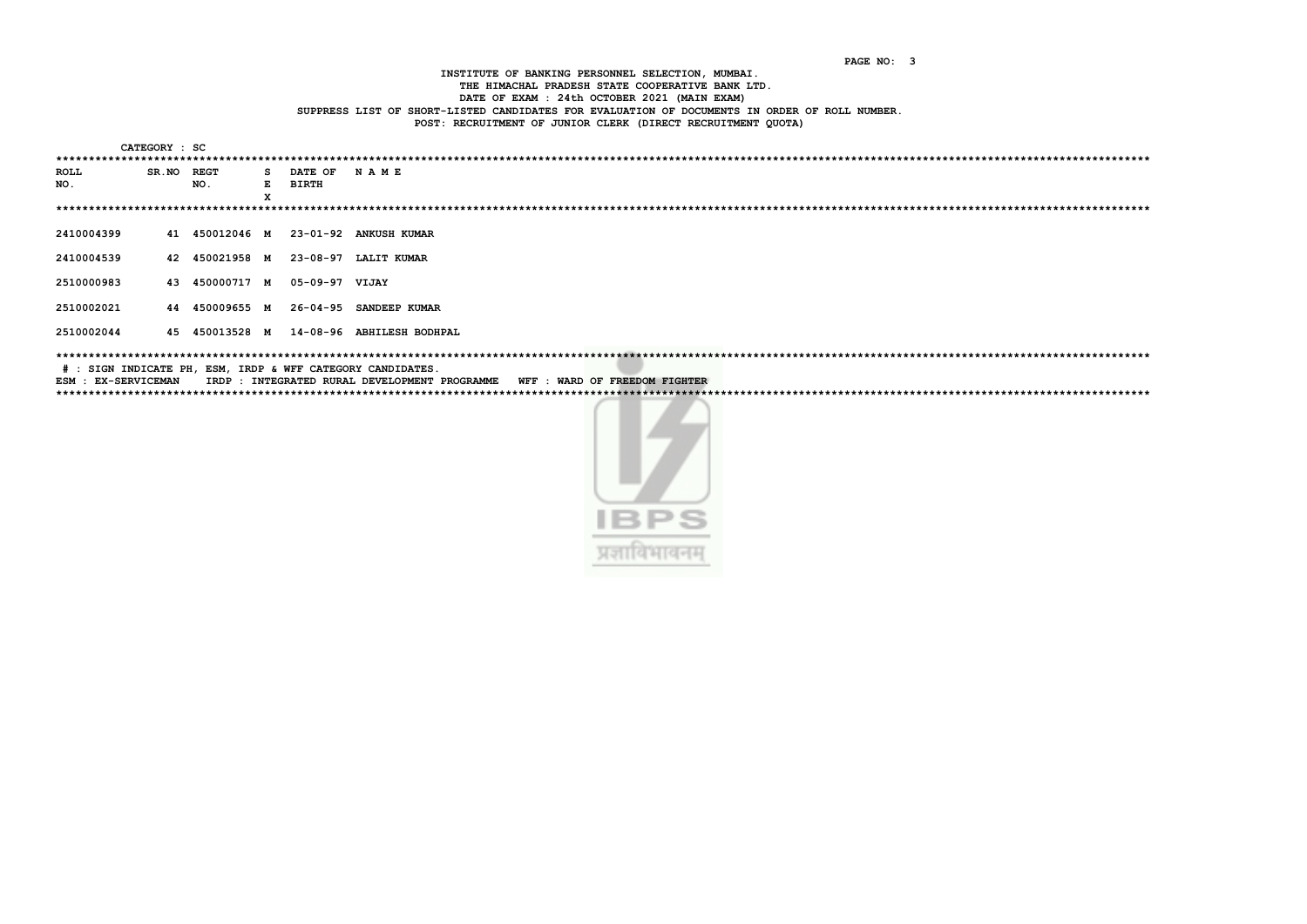INSTITUTE OF BANKING PERSONNEL SELECTION, MUMBAI. THE HIMACHAL PRADESH STATE COOPERATIVE BANK LTD. DATE OF EXAM : 24th OCTOBER 2021 (MAIN EXAM) SUPPRESS LIST OF SHORT-LISTED CANDIDATES FOR EVALUATION OF DOCUMENTS IN ORDER OF ROLL NUMBER. POST: RECRUITMENT OF JUNIOR CLERK (DIRECT RECRUITMENT QUOTA)

|                     | CATEGORY : ST |               |   |               |                                                                                |  |  |  |  |
|---------------------|---------------|---------------|---|---------------|--------------------------------------------------------------------------------|--|--|--|--|
|                     |               |               |   |               |                                                                                |  |  |  |  |
| <b>ROLL</b>         | SR.NO         | <b>REGT</b>   | s | DATE OF       | <b>NAME</b>                                                                    |  |  |  |  |
| NO.                 |               | NO.           | Е | <b>BIRTH</b>  |                                                                                |  |  |  |  |
|                     |               |               | X |               |                                                                                |  |  |  |  |
|                     |               |               |   |               |                                                                                |  |  |  |  |
|                     |               |               |   |               |                                                                                |  |  |  |  |
| 1310001341          |               | 1 450054517 F |   |               | 05-09-97 VISTA KAPOOR                                                          |  |  |  |  |
|                     |               |               |   |               |                                                                                |  |  |  |  |
| 1310002910          |               | 2 450016333 M |   | 18-12-98 ATUL |                                                                                |  |  |  |  |
|                     |               |               |   |               |                                                                                |  |  |  |  |
| 1410000736          |               | 3 450040414 F |   |               | 18-06-96 SONAM CHHONZOM                                                        |  |  |  |  |
|                     |               |               |   |               |                                                                                |  |  |  |  |
| 1410000823          |               | 4 450001703 M |   | 20-10-97      | <b>CHANDER DEV</b>                                                             |  |  |  |  |
|                     |               |               |   |               |                                                                                |  |  |  |  |
| 1810000935          |               | 5 450032703 M |   |               | 15-03-97 SHIVAM KUMAR JARIYAL                                                  |  |  |  |  |
|                     |               |               |   |               |                                                                                |  |  |  |  |
| 1810001409          |               | 6 450013250 M |   |               | 28-11-95 VISHAL NEGI                                                           |  |  |  |  |
|                     |               |               |   |               |                                                                                |  |  |  |  |
| 2010000998          |               | 7 450032903 M |   | 15-07-00      | SUKHVINDER SINGH                                                               |  |  |  |  |
|                     |               |               |   |               |                                                                                |  |  |  |  |
| 2410002550          |               | 8 450053634 M |   |               | 30-07-95 SHUBHAM CHAUHAN                                                       |  |  |  |  |
| 2510001111          |               | 9 450025714 M |   |               | 24-05-98 VIVEK KUMAR                                                           |  |  |  |  |
|                     |               |               |   |               |                                                                                |  |  |  |  |
|                     |               |               |   |               |                                                                                |  |  |  |  |
|                     |               |               |   |               | # : SIGN INDICATE PH, ESM, IRDP & WFF CATEGORY CANDIDATES.                     |  |  |  |  |
| ESM : EX-SERVICEMAN |               |               |   |               | WFF : WARD OF FREEDOM FIGHTER<br>IRDP : INTEGRATED RURAL DEVELOPMENT PROGRAMME |  |  |  |  |
|                     |               |               |   |               |                                                                                |  |  |  |  |
|                     |               |               |   |               |                                                                                |  |  |  |  |
|                     |               |               |   |               | IEIBS                                                                          |  |  |  |  |
|                     |               |               |   |               |                                                                                |  |  |  |  |

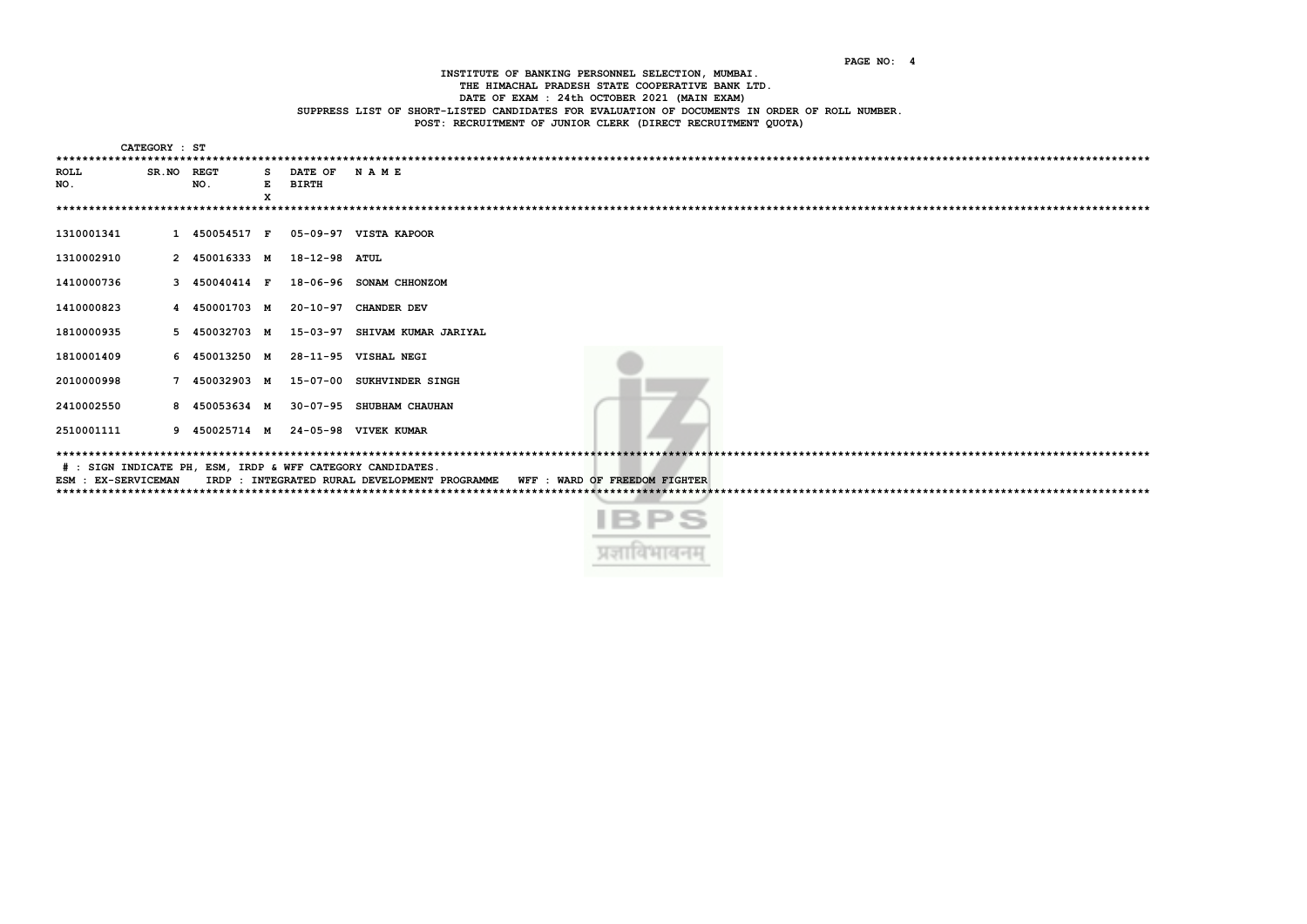INSTITUTE OF BANKING PERSONNEL SELECTION, MUMBAI. THE HIMACHAL PRADESH STATE COOPERATIVE BANK LTD. DATE OF EXAM : 24th OCTOBER 2021 (MAIN EXAM) SUPPRESS LIST OF SHORT-LISTED CANDIDATES FOR EVALUATION OF DOCUMENTS IN ORDER OF ROLL NUMBER. POST: RECRUITMENT OF JUNIOR CLERK (DIRECT RECRUITMENT QUOTA)

| ************ | CATEGORY : OBC |                              |             |                 |                               |  |  |  |  |  |
|--------------|----------------|------------------------------|-------------|-----------------|-------------------------------|--|--|--|--|--|
| ROLL         | SR.NO REGT     |                              | s           | DATE OF         | <b>NAME</b>                   |  |  |  |  |  |
| NO.          |                | NO.                          | Е           | <b>BIRTH</b>    |                               |  |  |  |  |  |
|              |                |                              | $\mathbf x$ |                 |                               |  |  |  |  |  |
|              |                |                              |             |                 |                               |  |  |  |  |  |
| 1310000225   |                | 1 450016663 F                |             |                 | 15-07-92 SHAKSHI THAPA        |  |  |  |  |  |
| 1310000776   |                | 2 450034977 M 14-02-96 RAHUL |             |                 |                               |  |  |  |  |  |
| 1310000875   |                | 3 450015574 F                |             | 12-12-97        | REECHA CHOUDHARY              |  |  |  |  |  |
| 1310001122   |                | 4 450000663 F                |             | $04 - 04 - 98$  | <b>HINA MALIK</b>             |  |  |  |  |  |
| 1310001571   |                | 5 450011494 M                |             |                 | 30-05-97 ANKIT DHIMAN         |  |  |  |  |  |
| 1310001925   |                | 6 450045904 M                |             |                 | 05-09-98 SAURABH KUMAR        |  |  |  |  |  |
| 1310002255   |                | 7 450036543 M                |             |                 | 19-08-00 ARPIT KUMAR          |  |  |  |  |  |
| 1310002958   |                | 8 450045623 F                |             |                 | 27-05-93 ROHINI KHASARIA      |  |  |  |  |  |
| 1310003041   |                | 9 450016653 F                |             |                 | 02-02-94 AANANDITA THAPA      |  |  |  |  |  |
| 1310003163   |                | 10 450025425 F               |             | 10-11-97 SAKSHI |                               |  |  |  |  |  |
| 1610003158   |                | 11 450000995 F               |             | $23 - 04 - 95$  | <b>JYOTI SHARMA</b>           |  |  |  |  |  |
| 1710000040   |                | 12 450001697 F               |             |                 | 14-04-94 ANSHUL SHARMA<br>BIZ |  |  |  |  |  |
| 1710000125   |                | 13 450000567 M               |             | 18-01-99        | <b>JAI KRISHAN</b>            |  |  |  |  |  |
| 1910000247   |                | 14 450015983 F               |             | 19-11-98        | <b>SAPNA</b>                  |  |  |  |  |  |
| 1910000372   |                | 15 450014720 F               |             | 19-01-93        | <b>BALJEET KAUR</b>           |  |  |  |  |  |
| 2010000466   |                | 16 450018759 M               |             |                 | 23-07-96 AMARJEET SINGH       |  |  |  |  |  |
| 2010001381   |                | 17 450052623 M               |             | 22-01-98        | <b>RONIT SHARMA</b>           |  |  |  |  |  |
| 2110000102   |                | 18 450008534 M               |             | $20 - 01 - 94$  | <b>SACHIN PATIAL</b>          |  |  |  |  |  |
| 2110000253   |                | 19 450039288 M               |             |                 | 06-05-99 SHUBHAM SHARMA       |  |  |  |  |  |
| 2110000339   |                | 20 450004025 F               |             |                 | 01-01-98 KHUSHBOO SAINI       |  |  |  |  |  |
|              | TNDTCAME DU    |                              |             |                 | CARRCODY CANDIDARE            |  |  |  |  |  |

# : SIGN INDICATE PH, ESM, IRDP & WFF CATEGORY CANDIDATES.

ESM : EX-SERVICEMAN IRDP : INTEGRATED RURAL DEVELOPMENT PROGRAMME WFF : WARD OF FREEDOM FIGHTER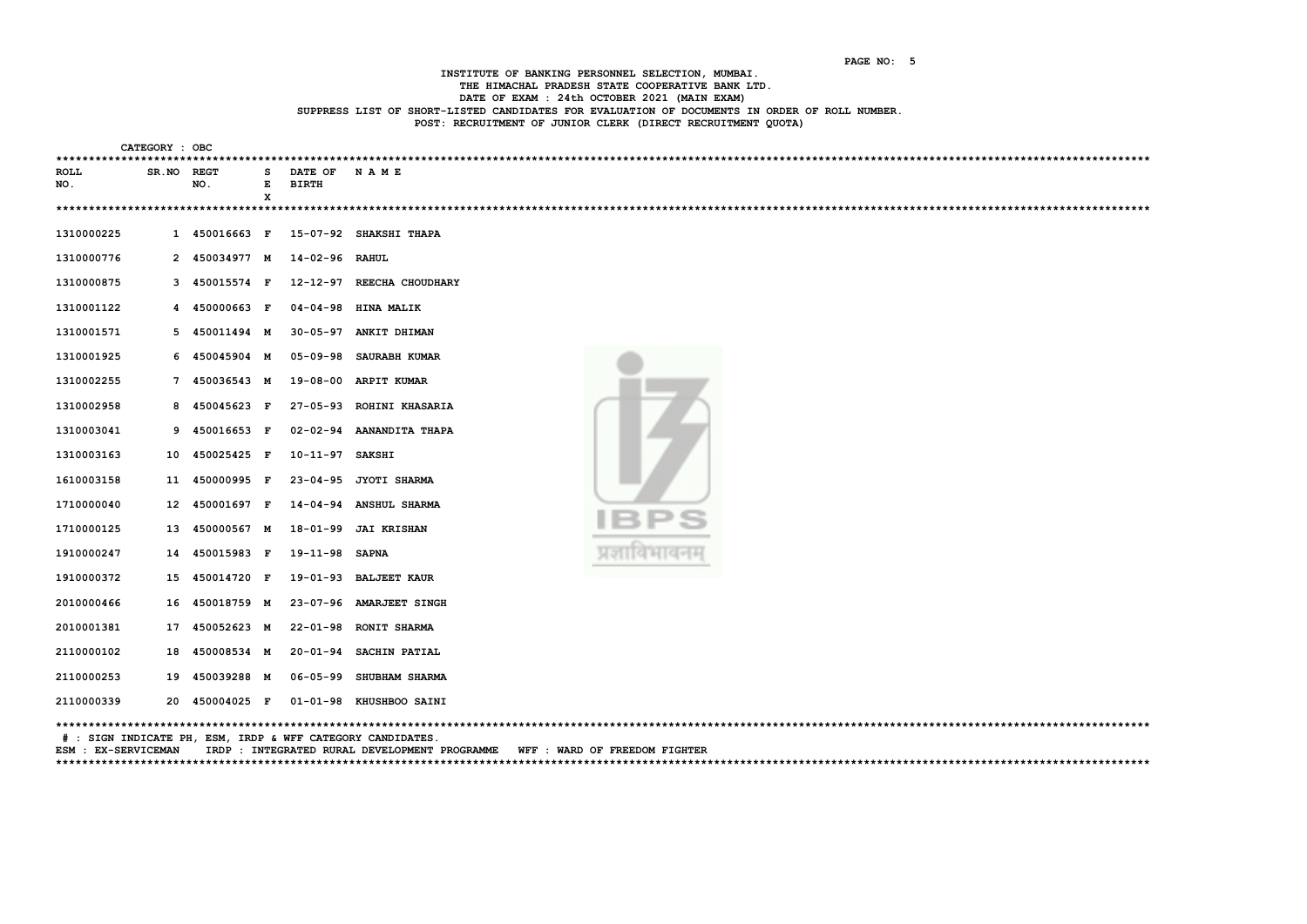INSTITUTE OF BANKING PERSONNEL SELECTION, MUMBAI. THE HIMACHAL PRADESH STATE COOPERATIVE BANK LTD. DATE OF EXAM : 24th OCTOBER 2021 (MAIN EXAM) SUPPRESS LIST OF SHORT-LISTED CANDIDATES FOR EVALUATION OF DOCUMENTS IN ORDER OF ROLL NUMBER. POST: RECRUITMENT OF JUNIOR CLERK (DIRECT RECRUITMENT QUOTA)

| *********** | CATEGORY : OBC |            |                |              |                   |                                                            |
|-------------|----------------|------------|----------------|--------------|-------------------|------------------------------------------------------------|
| <b>ROLL</b> |                | SR.NO REGT |                | s            | DATE OF           | NAME                                                       |
| NO.         |                | NO.        |                | Е            | <b>BIRTH</b>      |                                                            |
|             |                |            |                | $\mathbf{x}$ |                   |                                                            |
| 2110000579  |                |            | 21 450020688 M |              |                   | 16-09-95 NISHANT VERMA                                     |
| 2210000540  |                |            |                |              |                   | 22 450006231 M 19-10-96 AMANDEEP SAINI                     |
| 2210000910  |                |            | 23 450006458 M |              | 03-06-94          | <b>GAGANDEEP SINGH</b>                                     |
| 2310000208  |                |            | 24 450035797 M |              | 17-08-90          | <b>KESHAV KHADWAL</b>                                      |
| 2310000311  |                |            | 25 450017724 M |              | 04-12-92 ANTRIX   |                                                            |
| 2310000800  |                |            | 26 450047481 M |              |                   | 04-04-98 ANKUSH KUMAR                                      |
| 2310000895  |                |            | 27 450043178 M |              |                   | 20-08-93 SUNNY KUMAR                                       |
| 2310001095  |                |            | 28 450014272 M |              | 26-05-93          | <b>HARSH KAPOOR</b>                                        |
| 2310002328  |                |            | 29 450050197 M |              | 12-05-97          | SAHIL CHAUDHARY                                            |
| 2310002953  |                |            | 30 450044906 M |              | 09-06-99 HARI DEV |                                                            |
| 2310003653  |                |            | 31 450031232 M |              |                   | 08-08-93 HIMANSHU MASAND                                   |
| 2310003744  |                |            | 32 450026983 M |              |                   | 09-06-99 ANKUSH CHOUDHARY                                  |
| 2410002007  |                |            | 33 450031182 M |              |                   | $B$ $P$<br>H.<br><b>Service</b><br>09-05-95 AMAN KUMAR     |
| 2410003414  |                |            | 34 450025860 M |              | 14-11-94          | SAHIL CHAUDHARY                                            |
| 2410003965  |                |            | 35 450020447 M |              |                   | 01-09-98 ANKUSH VERMA                                      |
| 2510000590  |                |            | 36 450027545 M |              | 18-05-92          | SANDEEP KUMAR KOUNDAL                                      |
| 2510000722  |                |            | 37 450008949 M |              |                   | 23-01-97 AVINASH TANOTRA                                   |
| 2510000754  |                |            | 38 450014666 M |              |                   | 28-12-98 RAHUL KOUNDAL                                     |
| 2510001570  |                |            |                |              |                   | 39 450017285 M 14-07-96 ROHIT BAHMAN                       |
|             |                |            |                |              |                   | # : SIGN INDICATE PH, ESM, IRDP & WFF CATEGORY CANDIDATES. |

ESM : EX-SERVICEMAN IRDP : INTEGRATED RURAL DEVELOPMENT PROGRAMME WFF : WARD OF FREEDOM FIGHTER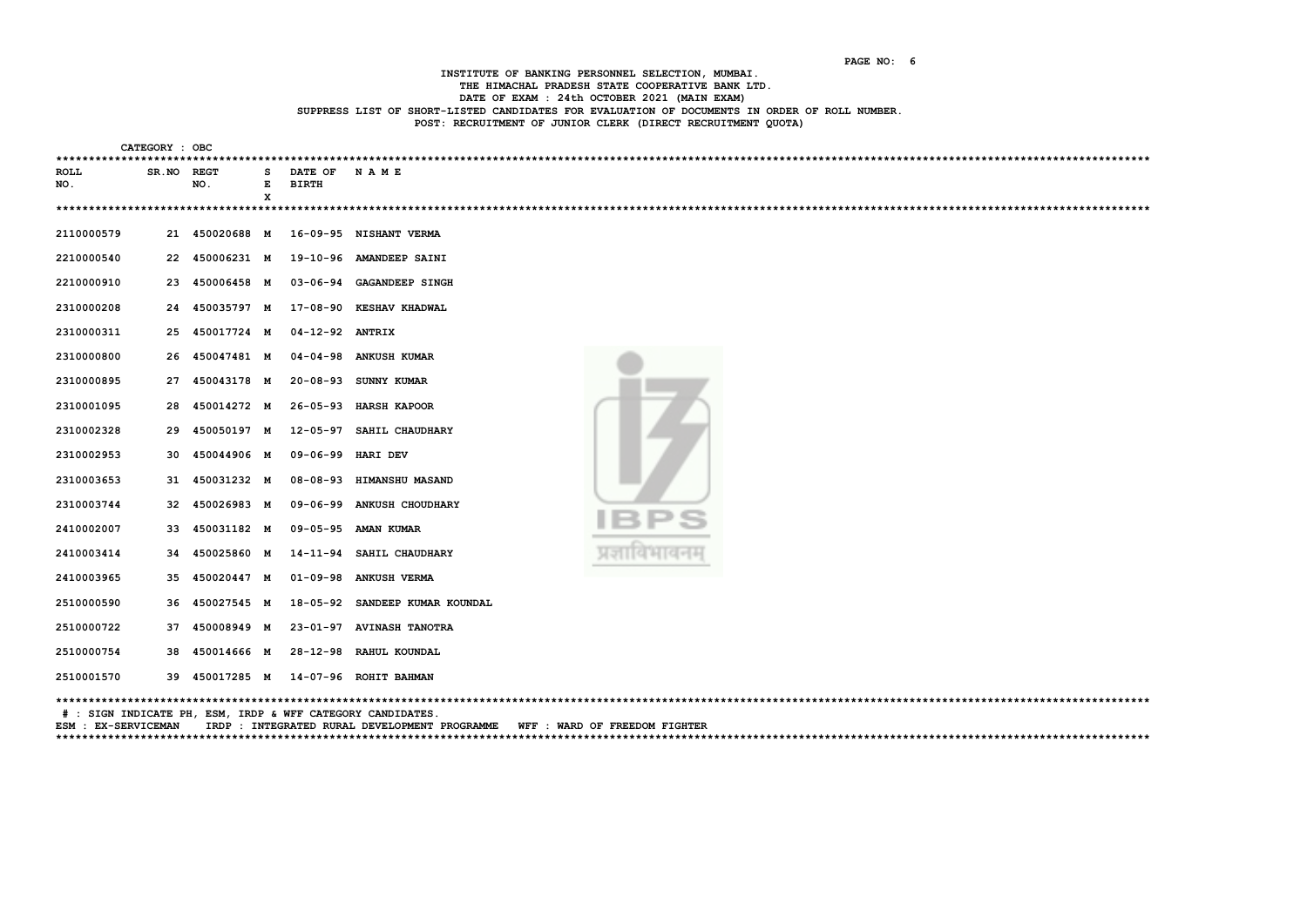INSTITUTE OF BANKING PERSONNEL SELECTION, MUMBAI. THE HIMACHAL PRADESH STATE COOPERATIVE BANK LTD. DATE OF EXAM : 24th OCTOBER 2021 (MAIN EXAM) SUPPRESS LIST OF SHORT-LISTED CANDIDATES FOR EVALUATION OF DOCUMENTS IN ORDER OF ROLL NUMBER. POST: RECRUITMENT OF JUNIOR CLERK (DIRECT RECRUITMENT QUOTA)

| ************* | CATEGORY : EWS |                                      |   |              |                           |      |      |  |  |
|---------------|----------------|--------------------------------------|---|--------------|---------------------------|------|------|--|--|
| ROLL          | SR.NO REGT     |                                      | s | DATE OF      | NAME                      |      |      |  |  |
| NO.           |                | NO.                                  | Е | <b>BIRTH</b> |                           |      |      |  |  |
|               |                | ************************************ | X |              |                           |      |      |  |  |
|               |                |                                      |   |              |                           |      |      |  |  |
| 1110002222    |                | 1 450056726 M                        |   |              | 14-02-95 SUMIT KUMAR      |      |      |  |  |
| 1210001746    |                | 2 450048674 M                        |   | 25-12-93     | <b>RAJAT SHARMA</b>       |      |      |  |  |
| 1210001767    |                | 3 450023562 F                        |   | 07-06-95     | <b>MANPRIYA</b>           |      |      |  |  |
| 1210001902    |                | 4 450002655 F                        |   |              | 07-12-94 PRIYANKA CHAUHAN |      |      |  |  |
| 1310000777    |                | 5 450027546 F                        |   |              | 08-05-93 MAMTA DEVI       |      |      |  |  |
| 1310001704    |                | 6 450012791 M                        |   |              | 21-08-96 TARUN KUMAR      |      |      |  |  |
| 1310001749    |                | 7 450004139 M                        |   |              | 18-03-97 ARUN KUMAR RANA  |      |      |  |  |
| 1310002248    |                | 8 450035509 M                        |   | 13-02-97     | <b>KANAV SHARMA</b>       |      |      |  |  |
| 1310002792 #  |                | 9 450027135 M                        |   | 25-12-99     | <b>BANTI</b>              |      | IRDP |  |  |
| 1410000743    |                | 10 450021388 F                       |   | 12-02-98     | REENA SHARMA              |      |      |  |  |
| 1610000039    |                | 11 450026672 F                       |   | 16-12-93     | PRIYANKA THAKUR           |      |      |  |  |
| 1610002712    |                | 12 450036064 F                       |   |              | 15-11-95 ANJALI VERMA     | IBPS |      |  |  |
| 1810001434    |                | 13 450017631 F                       |   |              | 06-09-95 POOJA KUMARI     |      |      |  |  |
| 1810003044    |                | 14 450011882 M                       |   |              | 17-10-94 PIYUSH JARET     |      |      |  |  |
| 1910000275    |                | 15 450005257 F                       |   |              | 21-03-96 JYOTI BALA       |      |      |  |  |
| 1910000676    |                | 16 450003356 M                       |   |              | 20-10-97 AKHIL DADWAL     |      |      |  |  |
| 2310000151    |                | 17 450026930 M                       |   |              | 19-09-98 AKASH DEEP SINGH |      |      |  |  |
| 2310000215    |                | 18 450025677 M                       |   |              | 30-06-97 NIKHILESH KUMAR  |      |      |  |  |
| 2310000511    |                | 19 450043964 M                       |   |              | 27-04-95 NISHANT SHARMA   |      |      |  |  |
| 2310001581    |                | 20 450023992 M                       |   |              | 04-11-94 MANOJ KUMAR      |      |      |  |  |
|               |                |                                      |   |              |                           |      |      |  |  |

# : SIGN INDICATE PH, ESM, IRDP & WFF CATEGORY CANDIDATES.

ESM : EX-SERVICEMAN IRDP : INTEGRATED RURAL DEVELOPMENT PROGRAMME WFF : WARD OF FREEDOM FIGHTER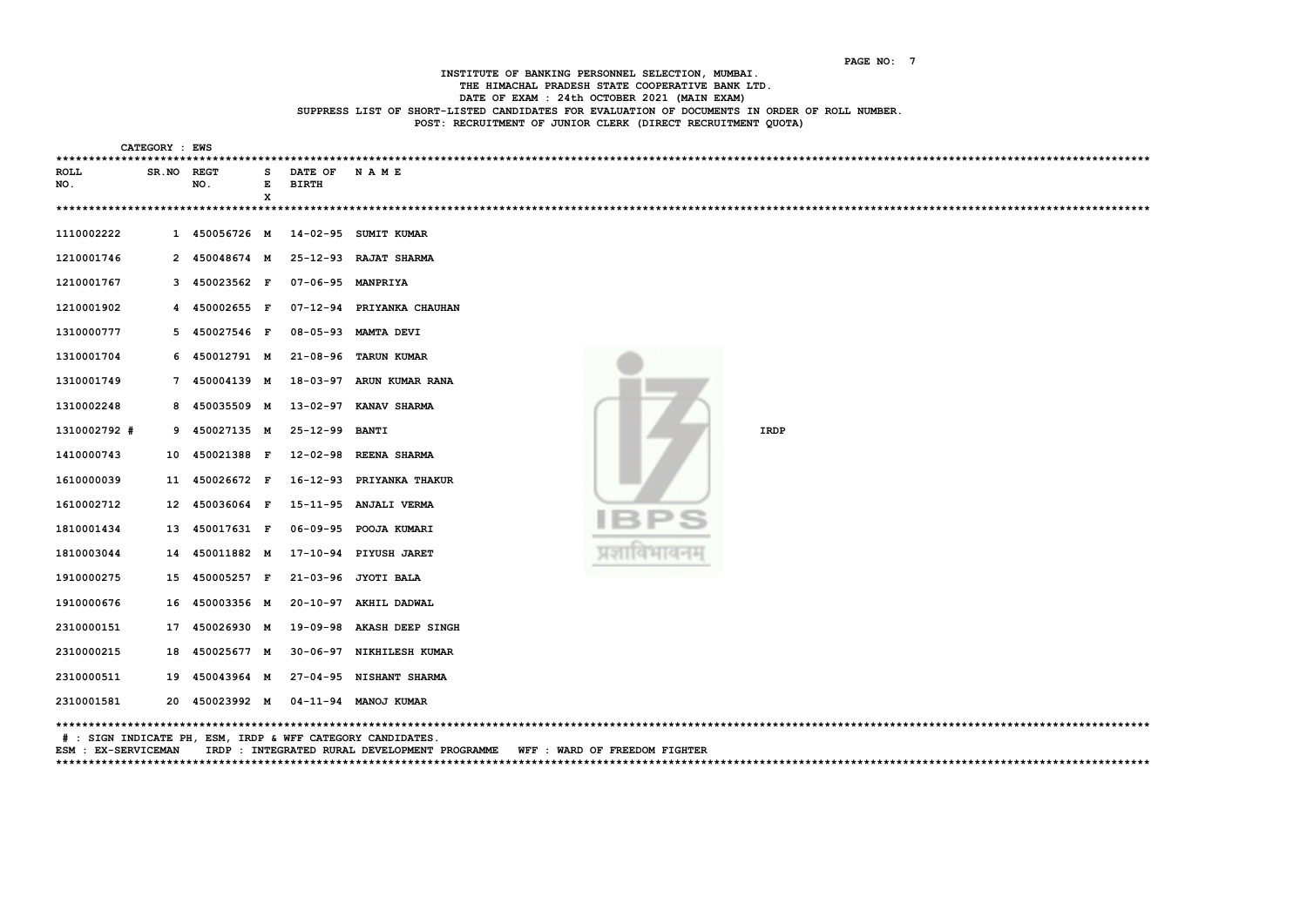INSTITUTE OF BANKING PERSONNEL SELECTION, MUMBAI. THE HIMACHAL PRADESH STATE COOPERATIVE BANK LTD. DATE OF EXAM : 24th OCTOBER 2021 (MAIN EXAM) SUPPRESS LIST OF SHORT-LISTED CANDIDATES FOR EVALUATION OF DOCUMENTS IN ORDER OF ROLL NUMBER. POST: RECRUITMENT OF JUNIOR CLERK (DIRECT RECRUITMENT QUOTA)

|             | CATEGORY : EWS |                    |             |                                |                                                           |
|-------------|----------------|--------------------|-------------|--------------------------------|-----------------------------------------------------------|
| ROLL<br>NO. | <b>SR.NO</b>   | <b>REGT</b><br>NO. | s<br>Е<br>x | <b>DATE OF</b><br><b>BIRTH</b> | NAME                                                      |
|             |                |                    |             |                                |                                                           |
| 2310002631  |                | 21 450031839 M     |             |                                | 16-12-96 MOHIT KAPOOR                                     |
| 2410001067  |                | 22 450009568 M     |             |                                | 05-05-91 JITENDER KUMAR                                   |
| 2410003318  |                | 23 450022593 M     |             | 19-11-98 NEERAJ                |                                                           |
| 2410004475  |                | 24 450037705 M     |             |                                | 28-01-93 DEVASHISH SHARMA                                 |
| 2410004508  |                | 25 450025787 F     |             |                                | 20-03-95 UMA THAKUR                                       |
| 2410004964  |                | 26 450031381 M     |             |                                | 30-10-96 ASHISH THAKUR                                    |
| 2510001287  |                | 27 450027454 M     |             |                                | 08-07-93 DHRUV MEHRA                                      |
|             |                |                    |             |                                | #: SIGN INDICATE PH. ESM. IRDP & WFF CATEGORY CANDIDATES. |

ESM : EX-SERVICEMAN IRDP : INTEGRATED RURAL DEVELOPMENT PROGRAMME WFF : WARD OF FREEDOM FIGHTER 

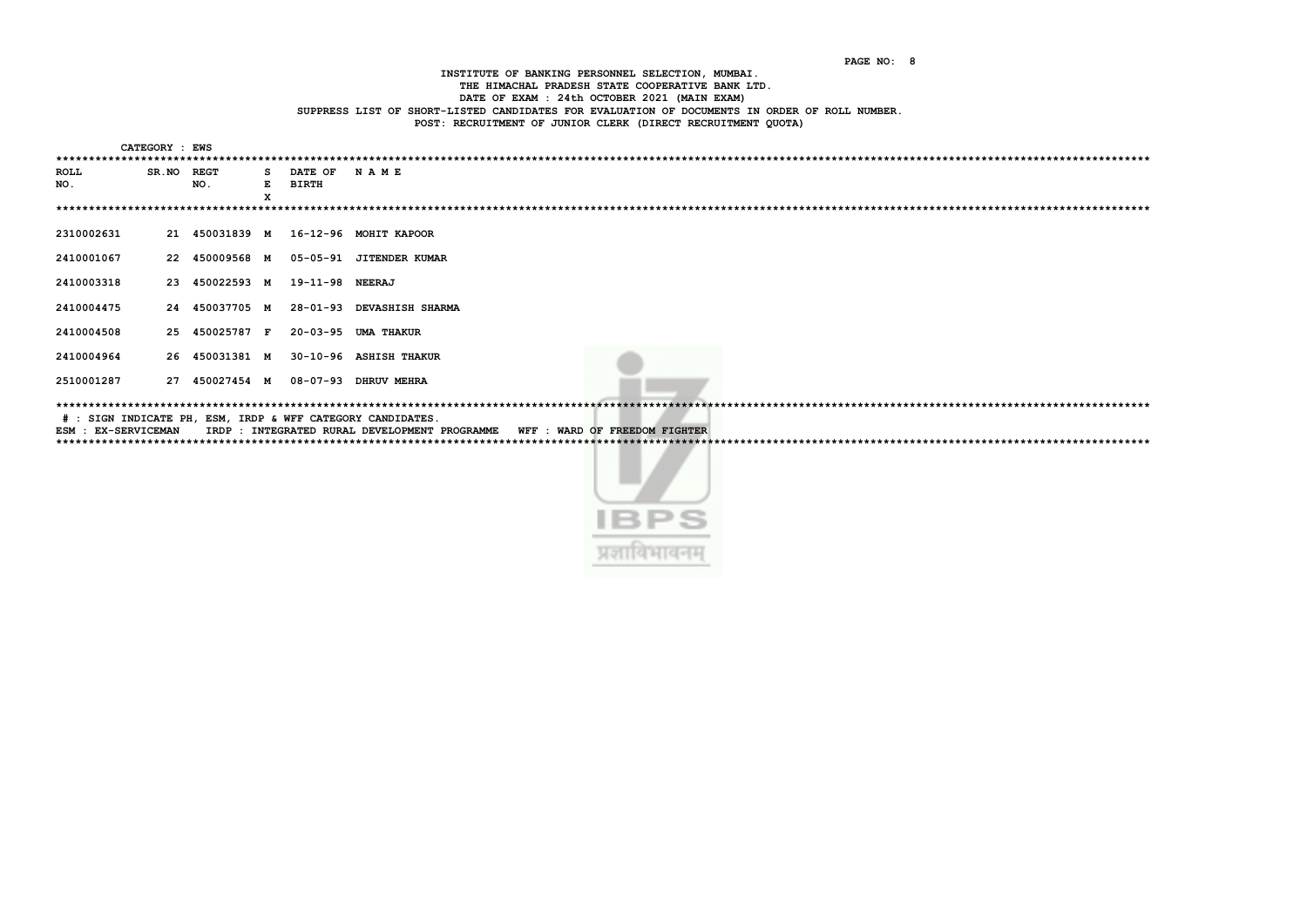INSTITUTE OF BANKING PERSONNEL SELECTION, MUMBAI. THE HIMACHAL PRADESH STATE COOPERATIVE BANK LTD. DATE OF EXAM : 24th OCTOBER 2021 (MAIN EXAM) SUPPRESS LIST OF SHORT-LISTED CANDIDATES FOR EVALUATION OF DOCUMENTS IN ORDER OF ROLL NUMBER. POST: RECRUITMENT OF JUNIOR CLERK (DIRECT RECRUITMENT QUOTA)

| *********** | CATEGORY : GEN/UR |                   |        |                         |                                           |
|-------------|-------------------|-------------------|--------|-------------------------|-------------------------------------------|
| ROLL<br>NO. |                   | SR.NO REGT<br>NO. | s<br>Е | DATE OF<br><b>BIRTH</b> | <b>NAME</b>                               |
|             |                   |                   | X      |                         |                                           |
|             |                   |                   |        |                         | ************                              |
| 1110000503  |                   | 1 450000412 M     |        |                         | 03-02-93 KANISHK SINGH THAKUR             |
| 1110000835  |                   | 2 450003672 M     |        |                         | 23-10-99 ABHINAV KAPIL                    |
| 1110000875  |                   | 3 450016678 F     |        |                         | 03-03-97 JYOTI SHARMA                     |
| 1110001013  |                   | 4 450026554 M     |        |                         | 29-12-91 NISHANT KUMAR                    |
| 1110001151  |                   | 5 450003547 M     |        |                         | 01-04-98 ANKIT SHARMA                     |
| 1110001398  |                   | 6 450025982 M     |        |                         | 14-06-96 NIKHIL THAKUR                    |
| 1110001672  |                   | 7 450034312 M     |        |                         | 16-04-95 RISHABH CHANDEL                  |
| 1210000013  |                   |                   |        |                         | 8 450039545 M 10-10-96 PAWAN KUMAR PATIAL |
| 1210000041  |                   | 9 450019529 F     |        |                         | 26-12-94 NEHA RANA                        |
| 1210000220  |                   | 10 450013134 F    |        | 18-01-93                | <b>SHILPA RANA</b>                        |
| 1210000282  |                   | 11 450001095 M    |        |                         | 28-12-93 RAJAT CHAUHAN                    |
| 1210000447  |                   | 12 450038396 M    |        |                         | 09-02-93 ABHILASH SHARMA                  |
| 1210000481  |                   | 13 450000038 M    |        | 15-02-97                | BF<br><b>SWAPAN SHARMA</b>                |
| 1210000514  |                   |                   |        | 14 450050740 M 19-11-98 | GAURAV BHARDWAJ                           |
| 1210000538  |                   |                   |        |                         | 15 450016050 M 14-03-98 VIKAS RATHORE     |
| 1210001059  |                   | 16 450046933 F    |        | 20-10-97                | PRAGATI SHARMA                            |
| 1210001325  |                   | 17 450021687 F    |        |                         | 25-09-94 ANJALI NEHA                      |
| 1210001379  |                   | 18 450029247 M    |        |                         | 11-01-99 SHIVAM JAGOTA                    |
| 1210001549  |                   |                   |        |                         | 19 450029200 M 18-02-95 SHUBHAM CHAUHAN   |
| 1210001571  |                   |                   |        |                         | 20 450020177 M 10-03-97 VICTOR CHAUHAN    |
|             |                   |                   |        |                         |                                           |

# : SIGN INDICATE PH, ESM, IRDP & WFF CATEGORY CANDIDATES.

ESM : EX-SERVICEMAN IRDP : INTEGRATED RURAL DEVELOPMENT PROGRAMME WFF : WARD OF FREEDOM FIGHTER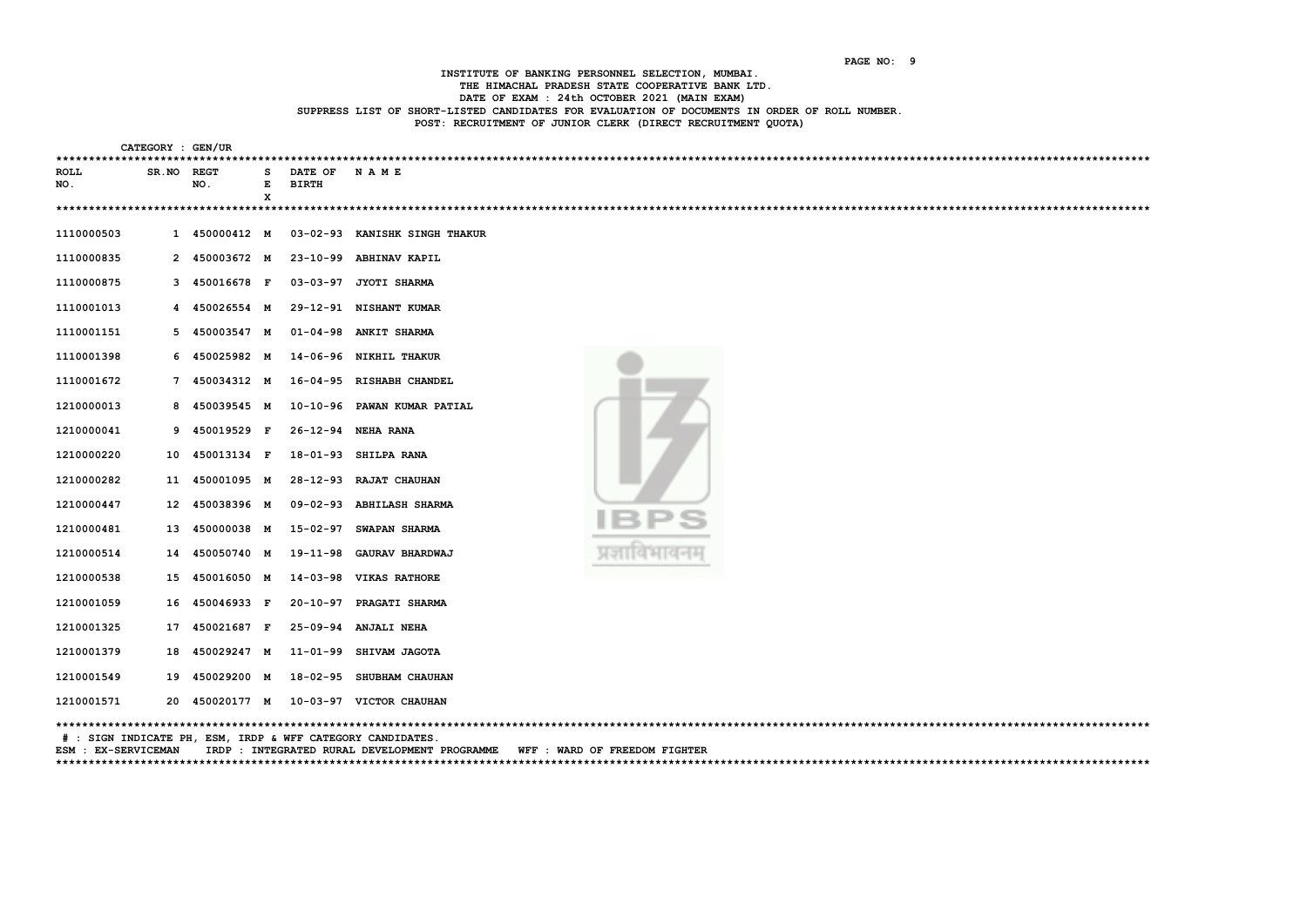INSTITUTE OF BANKING PERSONNEL SELECTION, MUMBAI. THE HIMACHAL PRADESH STATE COOPERATIVE BANK LTD. DATE OF EXAM : 24th OCTOBER 2021 (MAIN EXAM) SUPPRESS LIST OF SHORT-LISTED CANDIDATES FOR EVALUATION OF DOCUMENTS IN ORDER OF ROLL NUMBER. POST: RECRUITMENT OF JUNIOR CLERK (DIRECT RECRUITMENT QUOTA)

| ************* | CATEGORY : GEN/UR |                |        |              |                                                          |
|---------------|-------------------|----------------|--------|--------------|----------------------------------------------------------|
| ROLL          |                   | SR.NO REGT     | s      | DATE OF      | NAME                                                     |
| NO.           |                   | NO.            | Е<br>x | <b>BIRTH</b> |                                                          |
|               |                   |                |        |              |                                                          |
| 1210001838    |                   | 21 450025516 M |        |              | 26-04-93 ANAND GARG                                      |
| 1210001844    |                   | 22 450013406 F |        | 23-12-91     | SHAILZA KATOCH                                           |
| 1210001915    |                   | 23 450000527 M |        | 30-03-91     | <b>GAURAV VERMA</b>                                      |
| 1210002183    |                   | 24 450050507 F |        | 29-03-94     | KUSUM KUMARI                                             |
| 1310000277    |                   | 25 450017126 M |        | 15-11-97     | <b>SAMEER JASWAL</b>                                     |
| 1310000377    |                   | 26 450014629 M |        |              | 15-10-93 ANKUSH ACHARYA                                  |
| 1310000825    |                   | 27 450005969 M |        |              | 04-03-98 ABHISHEK SAINI                                  |
| 1310001634    |                   | 28 450019690 F |        |              | 23-08-94 AKSHITA PARMAR                                  |
| 1310001967    |                   | 29 450014139 M |        |              | 07-11-95 RAJAT THAKUR                                    |
| 1310002261    |                   |                |        |              | 30 450006093 M 11-12-93 MUNISH KUMAR RANA                |
| 1310003033    |                   | 31 450002349 F |        |              | 10-02-94 ARUSHI THAKUR                                   |
| 1410000903    |                   | 32 450039009 M |        | 09-02-95     | <b>ONKESH GIR</b>                                        |
| 1510000267    |                   | 33 450042122 F |        | 26-09-97     | HARSHITA PUNJ                                            |
| 1610000960    |                   | 34 450014768 F |        | 12-04-94     | SHEETAL THAKUR                                           |
| 1610001006    |                   | 35 450037886 F |        | 21-12-97     | TANUJA CHAUHAN                                           |
| 1610001964    | 36                | 450006153 F    |        | 28-10-93     | <b>SHALINI THAKUR</b>                                    |
| 1610002463    |                   | 37 450054834 F |        | 07-04-96     | <b>PRIYA</b>                                             |
| 1610002577    |                   | 38 450036177 F |        | 12-01-95     | RUCHIKA SHARMA                                           |
| 1610003427    |                   | 39 450032037 F |        | 12-03-92     | SANGEETA DEVI                                            |
| 1710000053    |                   | 40 450029258 F |        |              | 02-02-96 NIDHI TOMAR                                     |
|               |                   |                |        |              | #: SIGN INDICATE PH. ESM. IRDP & WFF CATEGORY CANDIDATES |

ESM : EX-SERVICEMAN IRDP : INTEGRATED RURAL DEVELOPMENT PROGRAMME WFF : WARD OF FREEDOM FIGHTER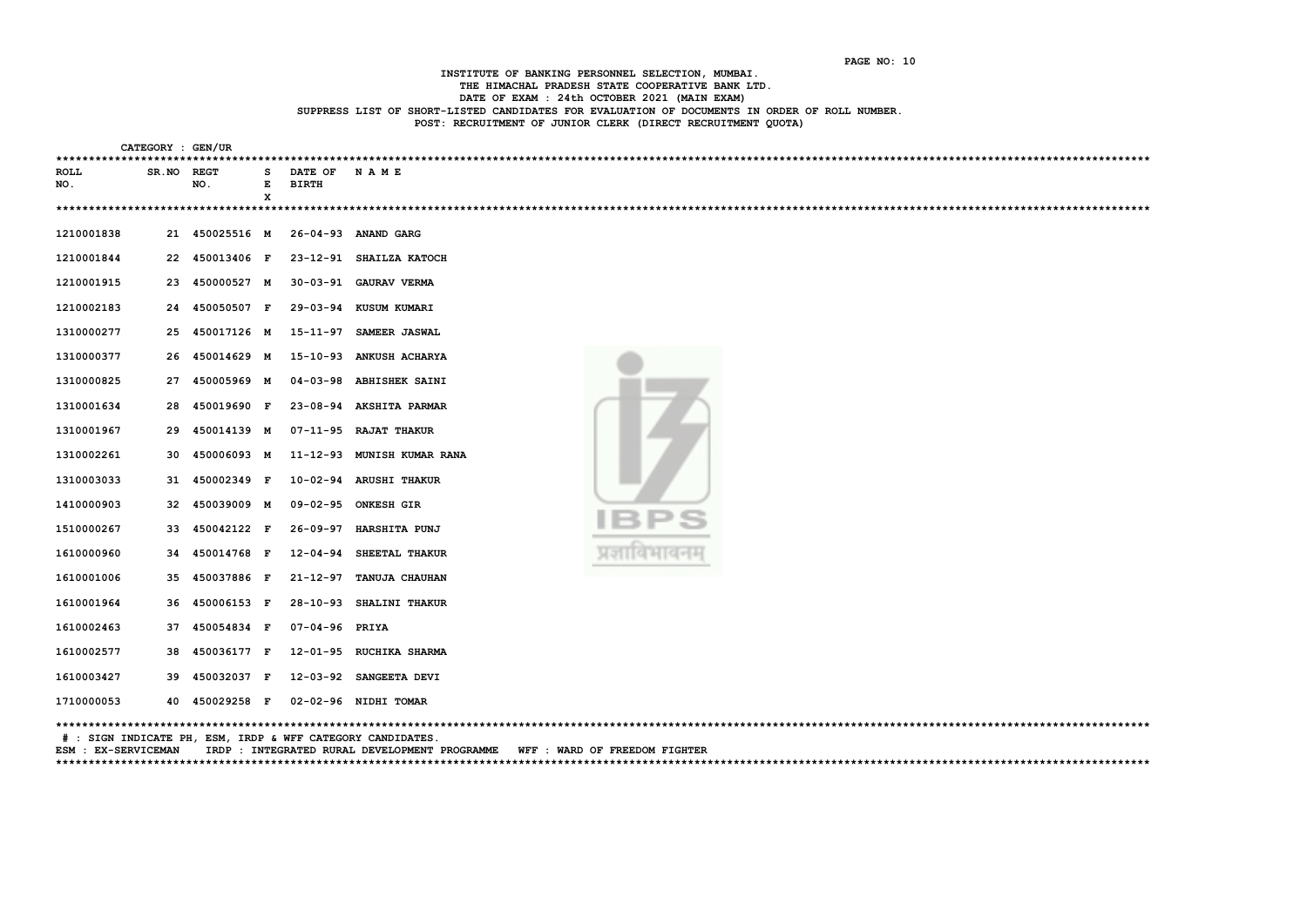INSTITUTE OF BANKING PERSONNEL SELECTION, MUMBAI. THE HIMACHAL PRADESH STATE COOPERATIVE BANK LTD. DATE OF EXAM : 24th OCTOBER 2021 (MAIN EXAM) SUPPRESS LIST OF SHORT-LISTED CANDIDATES FOR EVALUATION OF DOCUMENTS IN ORDER OF ROLL NUMBER. POST: RECRUITMENT OF JUNIOR CLERK (DIRECT RECRUITMENT QUOTA)

| ************ | CATEGORY : GEN/UR |                |  |   |                      |                                        |  |  |  |  |
|--------------|-------------------|----------------|--|---|----------------------|----------------------------------------|--|--|--|--|
| ROLL         |                   | SR.NO REGT     |  | s | DATE OF              | <b>NAME</b>                            |  |  |  |  |
| NO.          |                   | NO.            |  | Е | <b>BIRTH</b>         |                                        |  |  |  |  |
|              |                   |                |  | x |                      |                                        |  |  |  |  |
|              |                   |                |  |   |                      |                                        |  |  |  |  |
| 1810000047   |                   | 41 450019839 M |  |   |                      | 14-11-94 HIMANSHU THAKUR               |  |  |  |  |
| 1810000399   |                   | 42 450040303 M |  |   | 07-05-98             | PRATEEK SHARMA                         |  |  |  |  |
| 1810000554   |                   | 43 450048799 F |  |   | $20 - 06 - 97$       | SAMRIDHI SHARMA                        |  |  |  |  |
| 1810000560   |                   | 44 450014177 M |  |   |                      | 29-03-95 RISHABH SHARMA                |  |  |  |  |
| 1810000574   |                   | 45 450034547 M |  |   |                      | 24-08-95 HIMANSHU SHARMA               |  |  |  |  |
| 1810000684   |                   | 46 450023022 M |  |   |                      | 26-02-96 MAYANK RAWAT                  |  |  |  |  |
| 1810001017   |                   | 47 450004415 M |  |   |                      | 14-12-95 NAVJOT SHARMA                 |  |  |  |  |
| 1810001345   |                   |                |  |   |                      | 48 450002598 M 18-10-94 DEVENDER SINGH |  |  |  |  |
| 1810001634   |                   | 49 450019881 F |  |   | 18-11-95             | PRIYA CHAUDHARY                        |  |  |  |  |
| 1810001680   |                   | 50 450025333 M |  |   | 10-03-97             | KULWANT GULERIA                        |  |  |  |  |
| 1810002372   |                   | 51 450034617 M |  |   |                      | 14-10-93 ASHISH GULERIA                |  |  |  |  |
| 1810002684   |                   | 52 450022235 M |  |   | 08-12-97             | NIKHIL CHANDEL<br>IBPS                 |  |  |  |  |
| 1910000604   |                   | 53 450034499 F |  |   | 31-01-97             | <b>PAVNI BALI</b>                      |  |  |  |  |
| 2010000453   |                   | 54 450018225 M |  |   |                      | 02-10-96 ARUN MEHTA                    |  |  |  |  |
| 2010001357   |                   | 55 450002321 M |  |   |                      | 22-07-97 PRINCE RANA                   |  |  |  |  |
| 2010001382   |                   | 56 450026510 M |  |   |                      | 09-09-94 ABHISHEK SINGH THAKUR         |  |  |  |  |
| 2110000252   |                   | 57 450018879 M |  |   |                      | 20-10-96 DIWAKAR DUTT SHARMA           |  |  |  |  |
| 2110000648   |                   | 58 450013756 M |  |   |                      | 02-01-99 RAHUL ANAND CHAUHAN           |  |  |  |  |
| 2210000357   |                   | 59 450024797 M |  |   | $02 - 04 - 98$ VIJAY |                                        |  |  |  |  |
| 2310000281   |                   | 60 450016945 M |  |   |                      | 29-07-95 RIZUL SHARMA                  |  |  |  |  |
|              |                   |                |  |   |                      |                                        |  |  |  |  |

# : SIGN INDICATE PH, ESM, IRDP & WFF CATEGORY CANDIDATES.

ESM : EX-SERVICEMAN IRDP : INTEGRATED RURAL DEVELOPMENT PROGRAMME WFF : WARD OF FREEDOM FIGHTER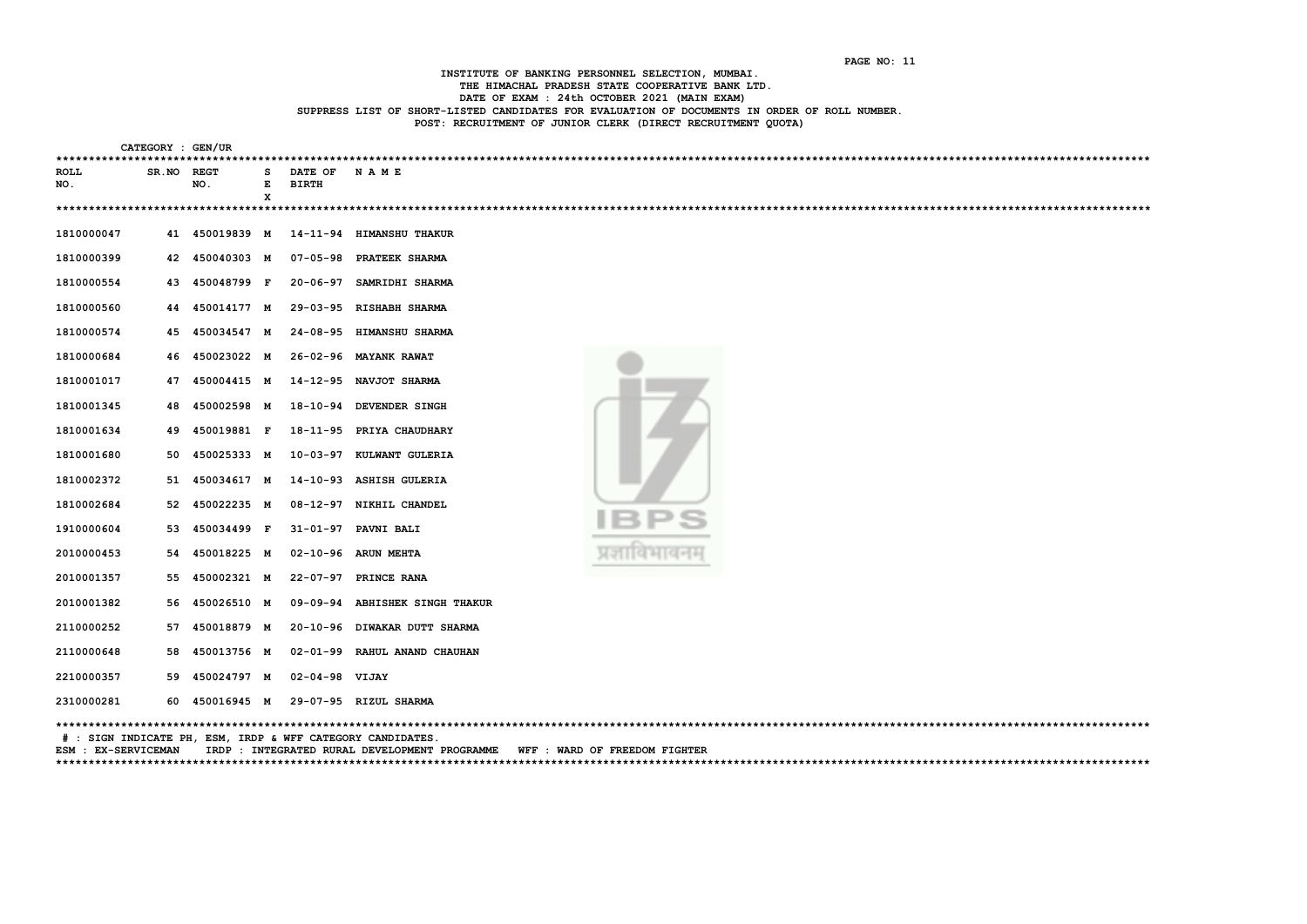INSTITUTE OF BANKING PERSONNEL SELECTION, MUMBAI. THE HIMACHAL PRADESH STATE COOPERATIVE BANK LTD. DATE OF EXAM : 24th OCTOBER 2021 (MAIN EXAM) SUPPRESS LIST OF SHORT-LISTED CANDIDATES FOR EVALUATION OF DOCUMENTS IN ORDER OF ROLL NUMBER. POST: RECRUITMENT OF JUNIOR CLERK (DIRECT RECRUITMENT QUOTA)

| ************* | CATEGORY : GEN/UR |                |        |                 |                                                            |
|---------------|-------------------|----------------|--------|-----------------|------------------------------------------------------------|
| <b>ROLL</b>   |                   | SR.NO REGT     | s      | DATE OF         | NAME                                                       |
| NO.           |                   | NO.            | Е<br>x | <b>BIRTH</b>    |                                                            |
|               |                   |                |        |                 |                                                            |
| 2310001594    |                   |                |        |                 | 61 450016277 M 14-09-98 SAHIL SHARMA                       |
| 2310001918    |                   | 62 450005858 M |        |                 | 08-10-95 AKSHAYA SHARMA                                    |
| 2310002095    |                   | 63 450028728 M |        | 18-09-99        | <b>ROHIT JASWAL</b>                                        |
| 2310002172    |                   | 64 450005875 M |        |                 | 02-01-99 ABHINAV JASWAL                                    |
| 2310002672    |                   | 65 450014556 M |        |                 | 06-05-94 ABHAY THAKUR                                      |
| 2310002997    |                   | 66 450028109 M |        | 27-08-98        | <b>SUSHANT THAKUR</b>                                      |
| 2310003138    |                   | 67 450025499 M |        |                 | 24-01-98 AKSHAY PARIHAR                                    |
| 2310003196    |                   | 68 450027649 M |        | 03-11-93        | <b>SACHIN SHARMA</b>                                       |
| 2310003319    |                   | 69 450049861 M |        | 13-04-95        | <b>CHANDAN SHARMA</b>                                      |
| 2310003705    |                   | 70 450031875 M |        |                 | 05-10-99 BHUVAN BHASKAR                                    |
| 2410000392    |                   | 71 450035808 M |        |                 | 06-12-94 GAURAV KUMAR                                      |
| 2410000489    |                   |                |        |                 | 72 450041694 M 10-08-96 MANISH KUMAR                       |
| 2410001197    |                   | 73 450034642 M |        |                 | IBPS<br>29-07-93 AAYUSH SHARMA                             |
| 2410001273    |                   | 74 450039066 M |        | 29-03-97 NITESH | genre encer                                                |
| 2410001297    |                   | 75 450013167 M |        |                 | 21-09-94 DIKSHIT THAKUR                                    |
| 2410001360    |                   | 76 450033032 M |        |                 | 03-02-96 HEM CHAND                                         |
| 2410001514    |                   | 77 450002292 M |        |                 | 04-10-92 MANOJ SHARMA                                      |
| 2410001930    |                   |                |        |                 | 78 450029139 M 17-04-97 RESHAV CHANDEL                     |
| 2410002146    |                   | 79 450017426 M |        |                 | 21-11-98 RAJAT THAKUR                                      |
| 2410002938    |                   |                |        |                 | 80 450026892 M 15-08-97 ABHAY THAKUR                       |
|               |                   |                |        |                 | # : SIGN INDICATE PH, ESM, IRDP & WFF CATEGORY CANDIDATES. |

ESM : EX-SERVICEMAN IRDP : INTEGRATED RURAL DEVELOPMENT PROGRAMME WFF : WARD OF FREEDOM FIGHTER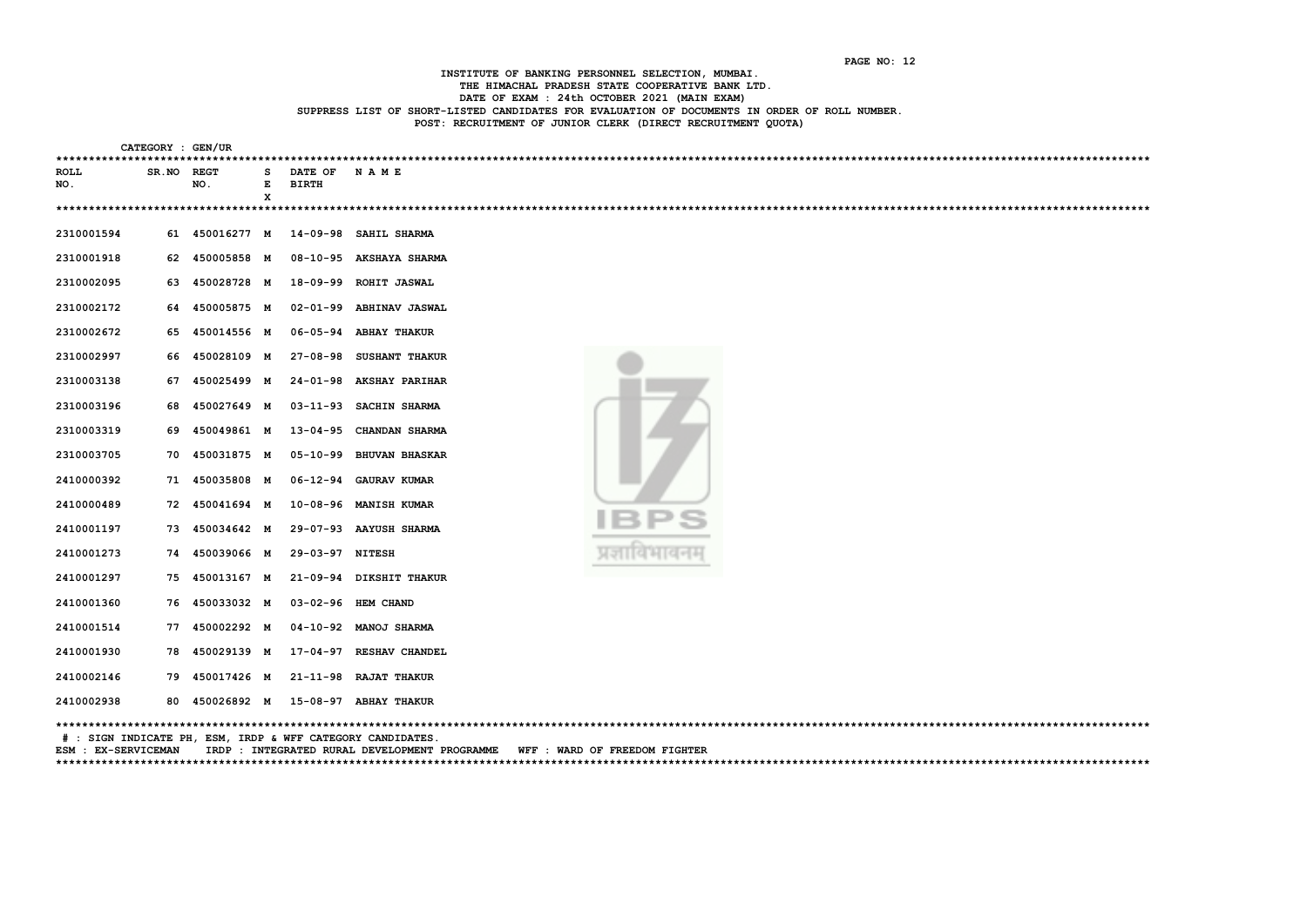INSTITUTE OF BANKING PERSONNEL SELECTION, MUMBAI. THE HIMACHAL PRADESH STATE COOPERATIVE BANK LTD. DATE OF EXAM : 24th OCTOBER 2021 (MAIN EXAM) SUPPRESS LIST OF SHORT-LISTED CANDIDATES FOR EVALUATION OF DOCUMENTS IN ORDER OF ROLL NUMBER. POST: RECRUITMENT OF JUNIOR CLERK (DIRECT RECRUITMENT QUOTA)

| **************     | CATEGORY : GEN/UR |                    |             |                         |                               |
|--------------------|-------------------|--------------------|-------------|-------------------------|-------------------------------|
| <b>ROLL</b><br>NO. | <b>SR.NO</b>      | <b>REGT</b><br>NO. | s<br>Е<br>X | DATE OF<br><b>BIRTH</b> | NAME                          |
|                    |                   |                    |             |                         |                               |
| 2410002945         |                   | 81 450045054 M     |             |                         | 18-01-97 ISHAN THAKUR THAKUR  |
| 2410003181         |                   | 82 450016292 M     |             |                         | 07-08-95 SANYAM MANKOTIA      |
| 2410003364         |                   | 83 450016927 M     |             |                         | 15-07-96 RISHABH SEN          |
| 2410003600         |                   | 84 450021879 M     |             |                         | 30-12-93 KAPIL SHARMA         |
| 2410004257         |                   | 85 450045041 M     |             | 20-05-97                | <b>ASHISH THAKUR</b>          |
| 2410004593         |                   | 86 450010367 M     |             |                         | 10-09-96 HARISH CHANDER       |
| 2410005551         |                   | 87 450030985 M     |             | $16 - 03 - 99$          | SAHIL THAKUR                  |
| 2510000133         |                   | 88 450037438 M     |             |                         | 30-07-96 JATIN BAGLWAN        |
| 2510000639         |                   | 89 450049426 M     |             |                         | 23-04-95 ADITYA MAHAJAN       |
| 2510000991         |                   | 90 450009731 M     |             |                         | 09-04-96 RAJAT GULERIA        |
| 2510001467         |                   | 91 450022669 M     |             | 07-12-97                | <b>RISHU SHARMA</b>           |
| 2510001799         |                   | 92 450038825 M     |             | 11-01-97                | <b>AYUSH KAPOOR</b>           |
| 2510001918         |                   | 93 450027984 M     |             |                         | IBPS<br>14-02-97 RAHUL JARYAL |
|                    |                   |                    |             |                         |                               |

# : SIGN INDICATE PH, ESM, IRDP & WFF CATEGORY CANDIDATES.

ESM : EX-SERVICEMAN IRDP : INTEGRATED RURAL DEVELOPMENT PROGRAMME WFF : WARD OF FREEDOM FIGHTER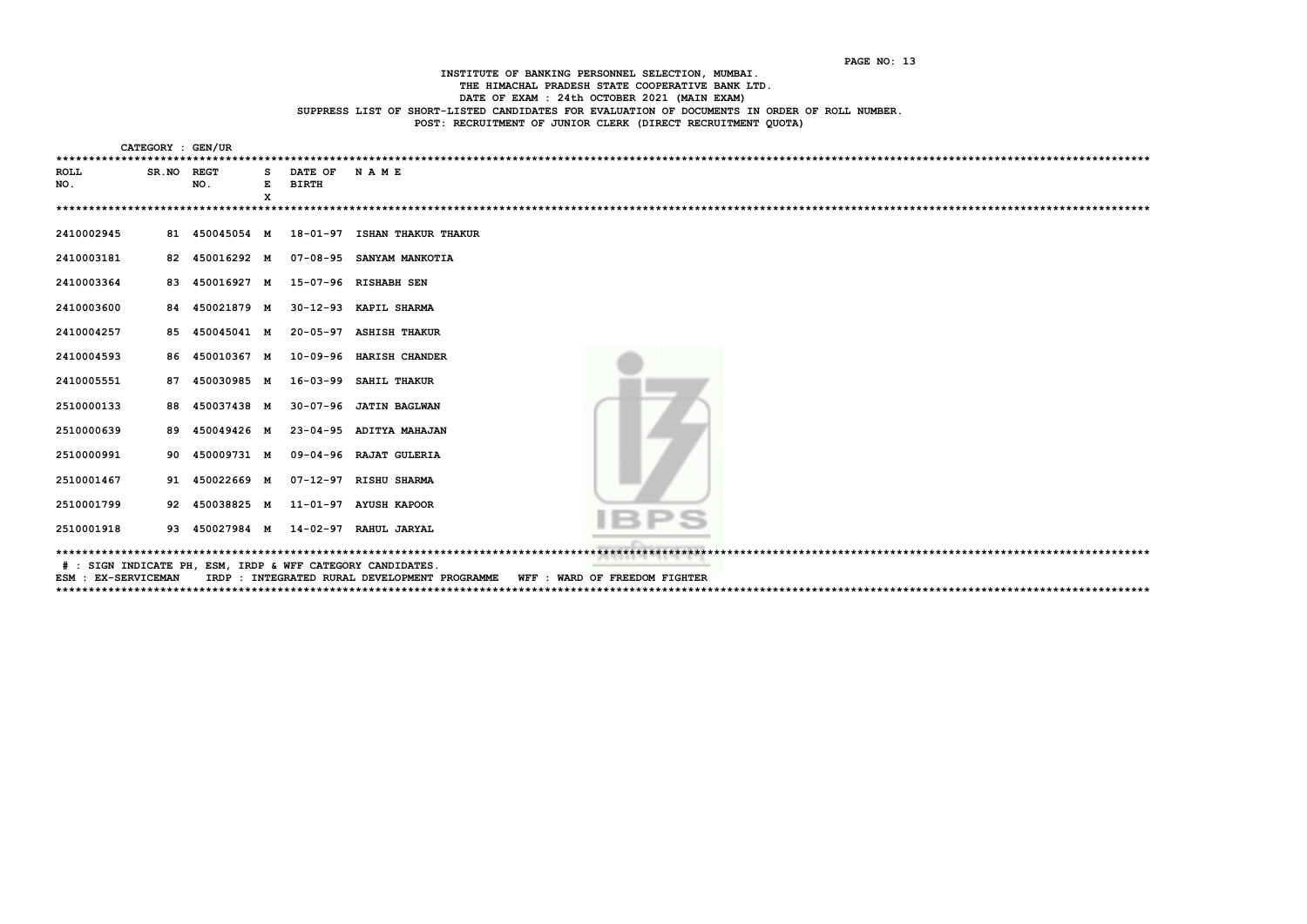INSTITUTE OF BANKING PERSONNEL SELECTION, MUMBAI. THE HIMACHAL PRADESH STATE COOPERATIVE BANK LTD. DATE OF EXAM : 24th OCTOBER 2021 (MAIN EXAM) SUPPRESS LIST OF SHORT-LISTED CANDIDATES FOR EVALUATION OF DOCUMENTS IN ORDER OF ROLL NUMBER.

POST: RECRUITMENT OF JUNIOR CLERK (DIRECT RECRUITMENT OUOTA)

CATEGORY : VI **ROLL** SR.NO REGT S DATE OF NAME NO. NO. E BIRTH  $\mathbf{x}$ 1610001304 1 450030121 M 16-03-02 RAJEEV KUMAR **OBC** VI 1610001306 2 450014767 M 27-11-96 LUCKY CHAUHAN GEN/UR VI IRDP # : SIGN INDICATE PH, ESM, IRDP & WFF CATEGORY CANDIDATES. ESM : EX-SERVICEMAN TRDP : INTEGRATED RURAL DEVELOPMENT PROGRAMME. WEE : WARD OF FREEDOM FIGHTER



PAGE NO: 14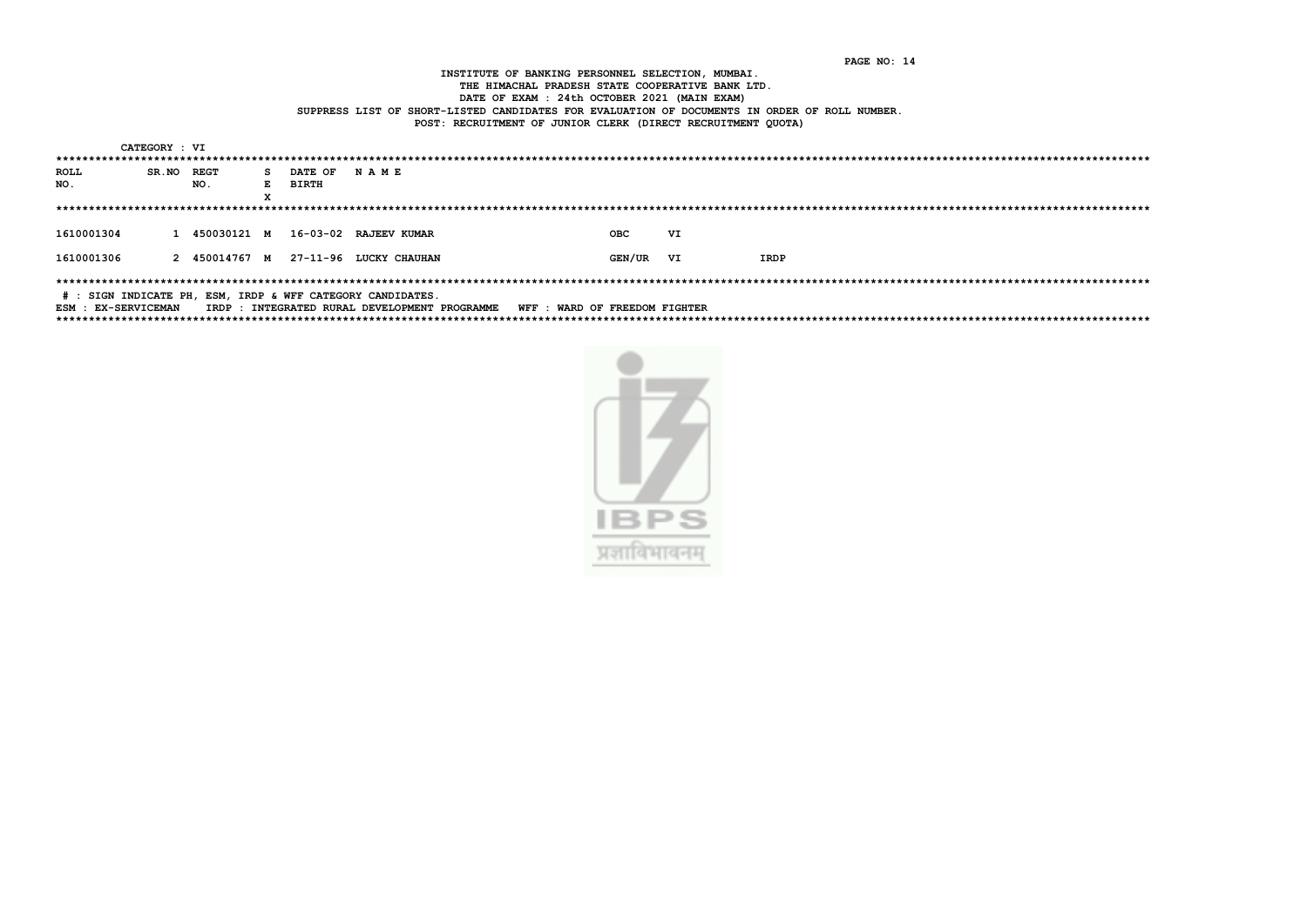INSTITUTE OF BANKING PERSONNEL SELECTION, MUMBAI. THE HIMACHAL PRADESH STATE COOPERATIVE BANK LTD. DATE OF EXAM : 24th OCTOBER 2021 (MAIN EXAM) SUPPRESS LIST OF SHORT-LISTED CANDIDATES FOR EVALUATION OF DOCUMENTS IN ORDER OF ROLL NUMBER. POST: RECRUITMENT OF JUNIOR CLERK (DIRECT RECRUITMENT OUOTA)

CATEGORY : ID **ROLL** SR.NO REGT S DATE OF NAME NO. NO. E BIRTH  $\mathbf{x}$ 1610001307 1 450026122 M 12-05-84 MANINDER SINGH **OBC** ID # : SIGN INDICATE PH, ESM, IRDP & WFF CATEGORY CANDIDATES. ESM : EX-SERVICEMAN IRDP : INTEGRATED RURAL DEVELOPMENT PROGRAMME WFF : WARD OF FREEDOM FIGHTER 

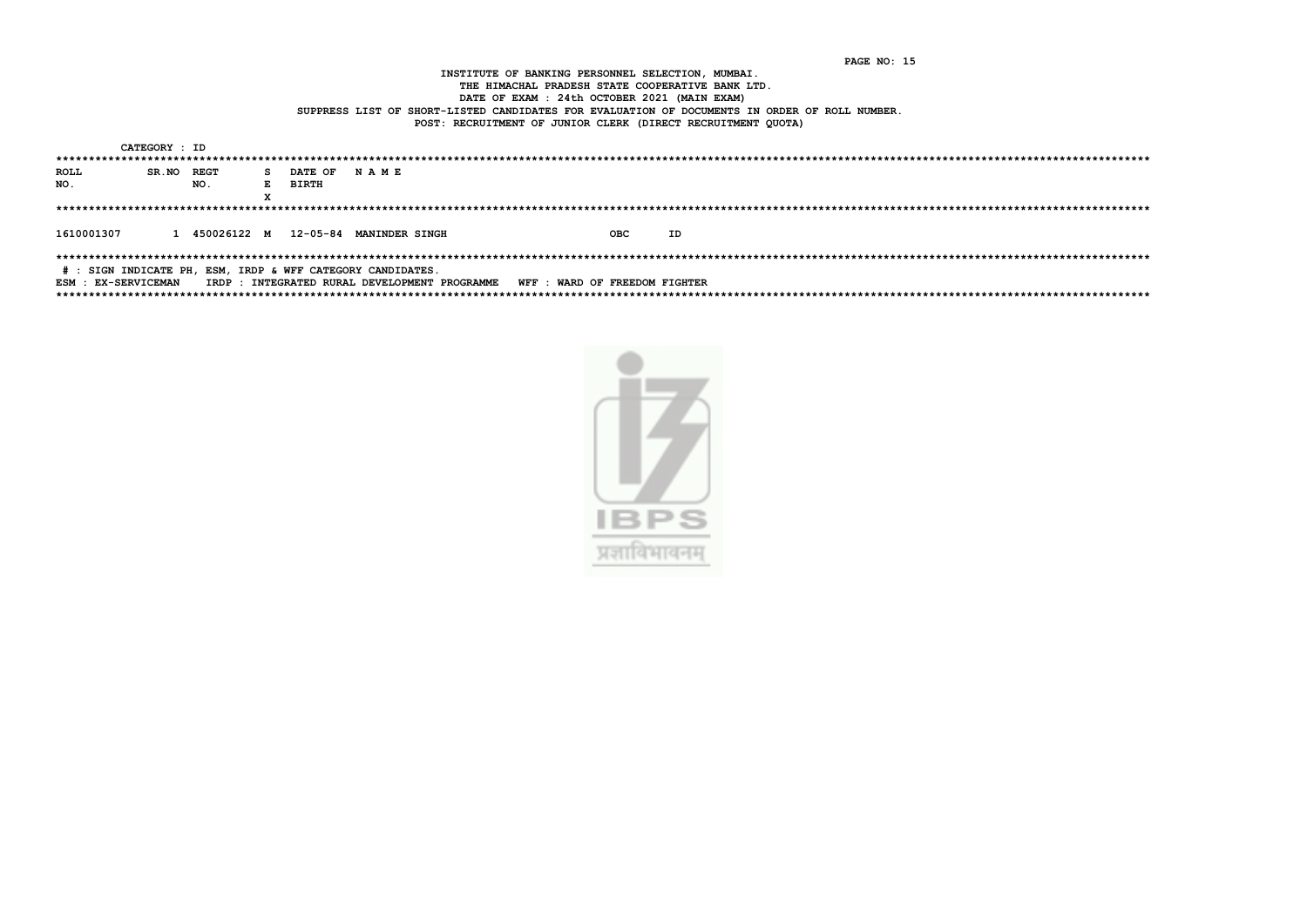INSTITUTE OF BANKING PERSONNEL SELECTION, MUMBAI. THE HIMACHAL PRADESH STATE COOPERATIVE BANK LTD. DATE OF EXAM : 24th OCTOBER 2021 (MAIN EXAM) SUPPRESS LIST OF SHORT-LISTED CANDIDATES FOR EVALUATION OF DOCUMENTS IN ORDER OF ROLL NUMBER. POST: RECRUITMENT OF JUNIOR CLERK (DIRECT RECRUITMENT OUOTA)

CATEGORY : ESM-SC **ROLL** SR.NO REGT S DATE OF NAME NO. NO. E BIRTH  $\mathbf{x}$ 2310000468 1 450001047 M 06-10-81 ANUP KUMAR  $SC$ **ESM** 2310001070 2 450009297 M 12-10-86 ANIL KUMAR  $SC$ **ESM** # : SIGN INDICATE PH, ESM, IRDP & WFF CATEGORY CANDIDATES. ESM : EX-SERVICEMAN TRDP : INTEGRATED RURAL DEVELOPMENT PROGRAMME. WEE : WARD OF FREEDOM FIGHTER



### PAGE NO: 16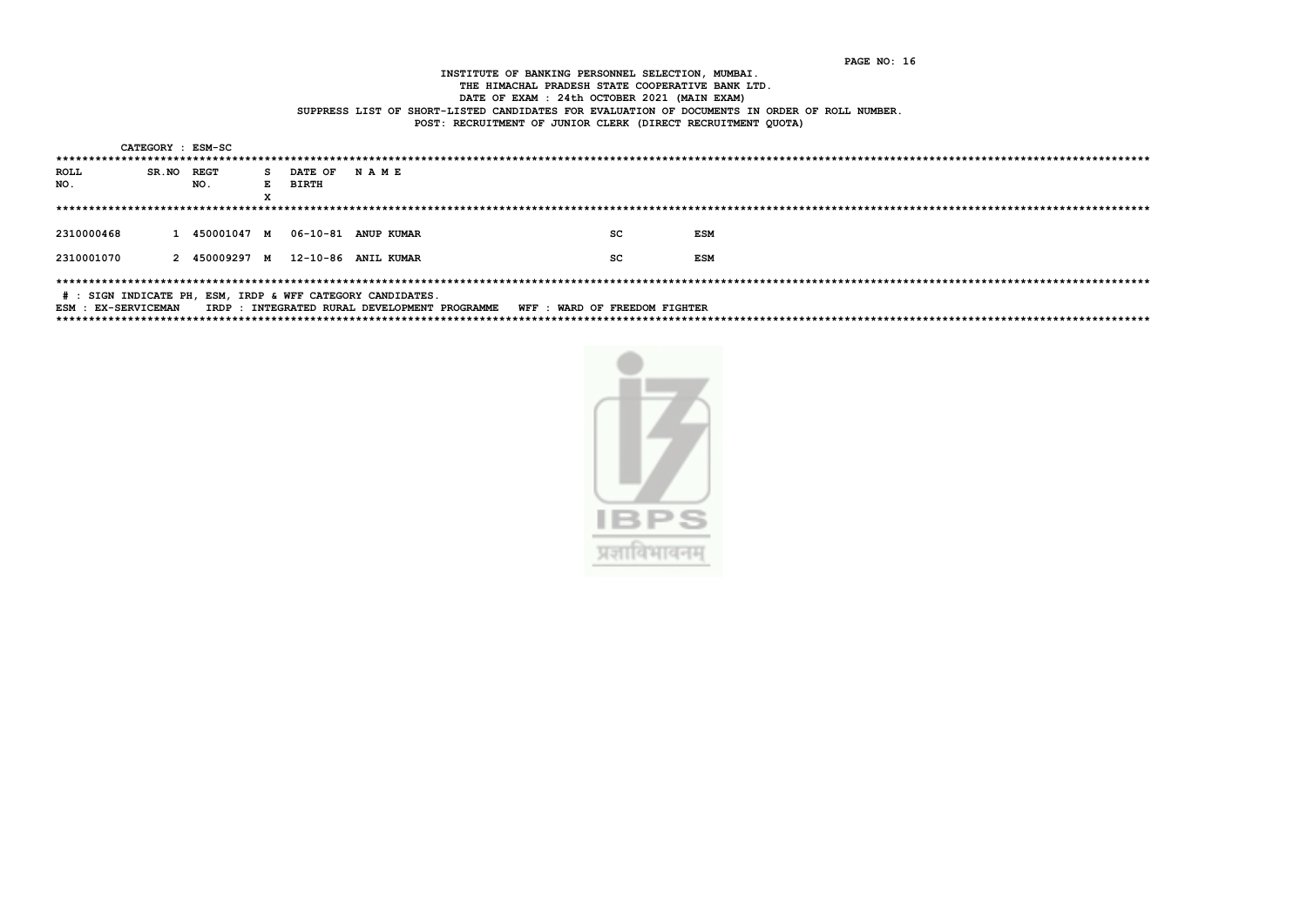INSTITUTE OF BANKING PERSONNEL SELECTION, MUMBAI. THE HIMACHAL PRADESH STATE COOPERATIVE BANK LTD. DATE OF EXAM : 24th OCTOBER 2021 (MAIN EXAM) SUPPRESS LIST OF SHORT-LISTED CANDIDATES FOR EVALUATION OF DOCUMENTS IN ORDER OF ROLL NUMBER. POST: RECRUITMENT OF JUNIOR CLERK (DIRECT RECRUITMENT OUOTA)

CATEGORY : ESM-ST **ROLL** SR.NO REGT S DATE OF NAME NO. NO. E BIRTH  $\mathbf{x}$ 2510000263 1 450000432 M 04-11-87 RAJ KUMAR **ST ESM** # : SIGN INDICATE PH, ESM, IRDP & WFF CATEGORY CANDIDATES. ESM : EX-SERVICEMAN IRDP : INTEGRATED RURAL DEVELOPMENT PROGRAMME WFF : WARD OF FREEDOM FIGHTER

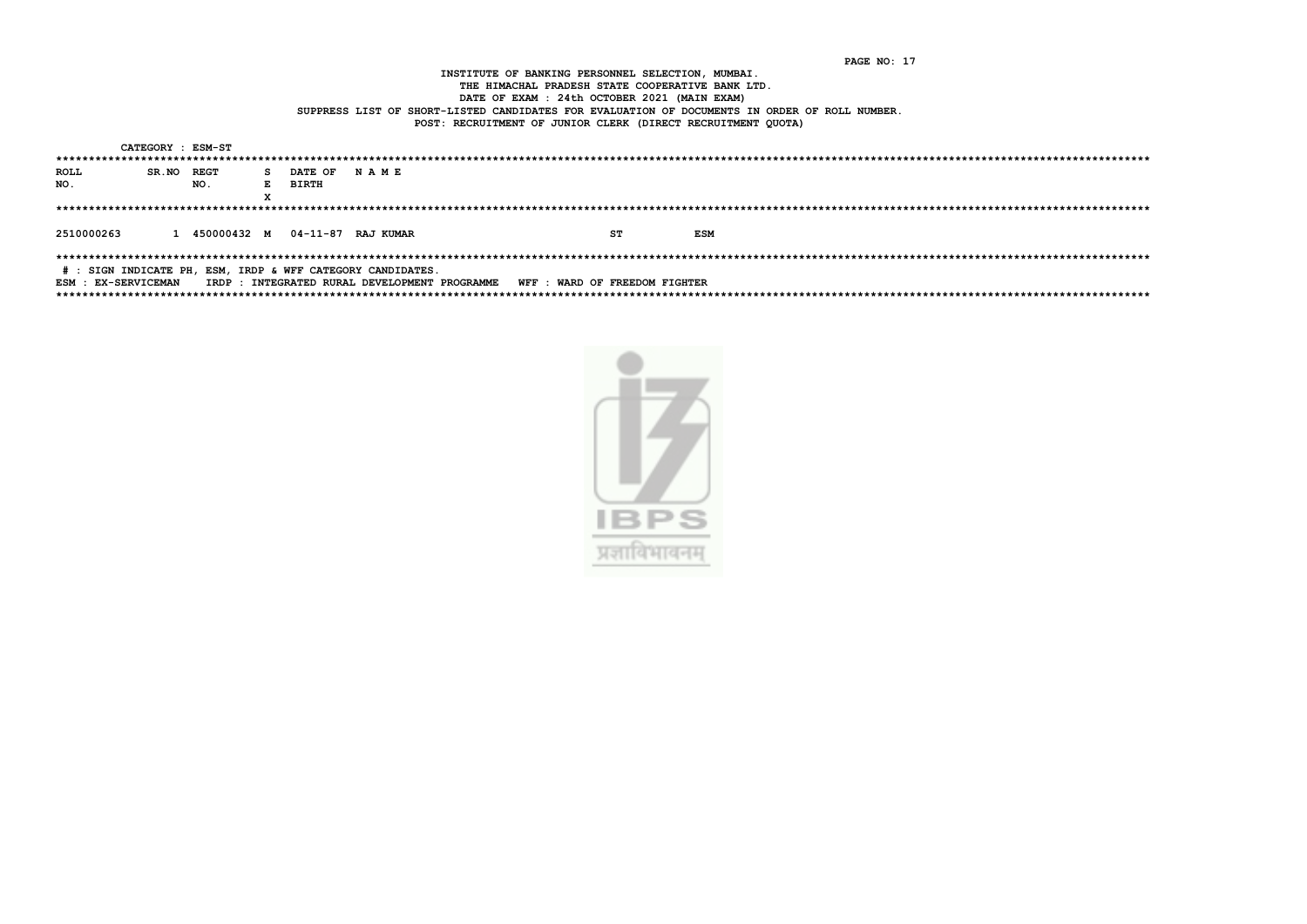INSTITUTE OF BANKING PERSONNEL SELECTION, MUMBAI. THE HIMACHAL PRADESH STATE COOPERATIVE BANK LTD. DATE OF EXAM : 24th OCTOBER 2021 (MAIN EXAM) SUPPRESS LIST OF SHORT-LISTED CANDIDATES FOR EVALUATION OF DOCUMENTS IN ORDER OF ROLL NUMBER. POST: RECRUITMENT OF JUNIOR CLERK (DIRECT RECRUITMENT OUOTA)

CATEGORY : ESM-OBC **ROLL** SR.NO REGT S DATE OF NAME NO. NO. E BIRTH  $\mathbf{x}$ 1310001216 1 450001366 M 25-03-80 GURDEEP SINGH **OBC ESM** 2310003675 2 450006132 M 22-05-84 RAJNEESH KUMAR CHAUHAN OBC **ESM** # : SIGN INDICATE PH, ESM, IRDP & WFF CATEGORY CANDIDATES. ESM : EX-SERVICEMAN TRDP : INTEGRATED RIIRAL DEVELOPMENT PROGRAMME. WEE : WARD OF FREEDOM FIGHTER

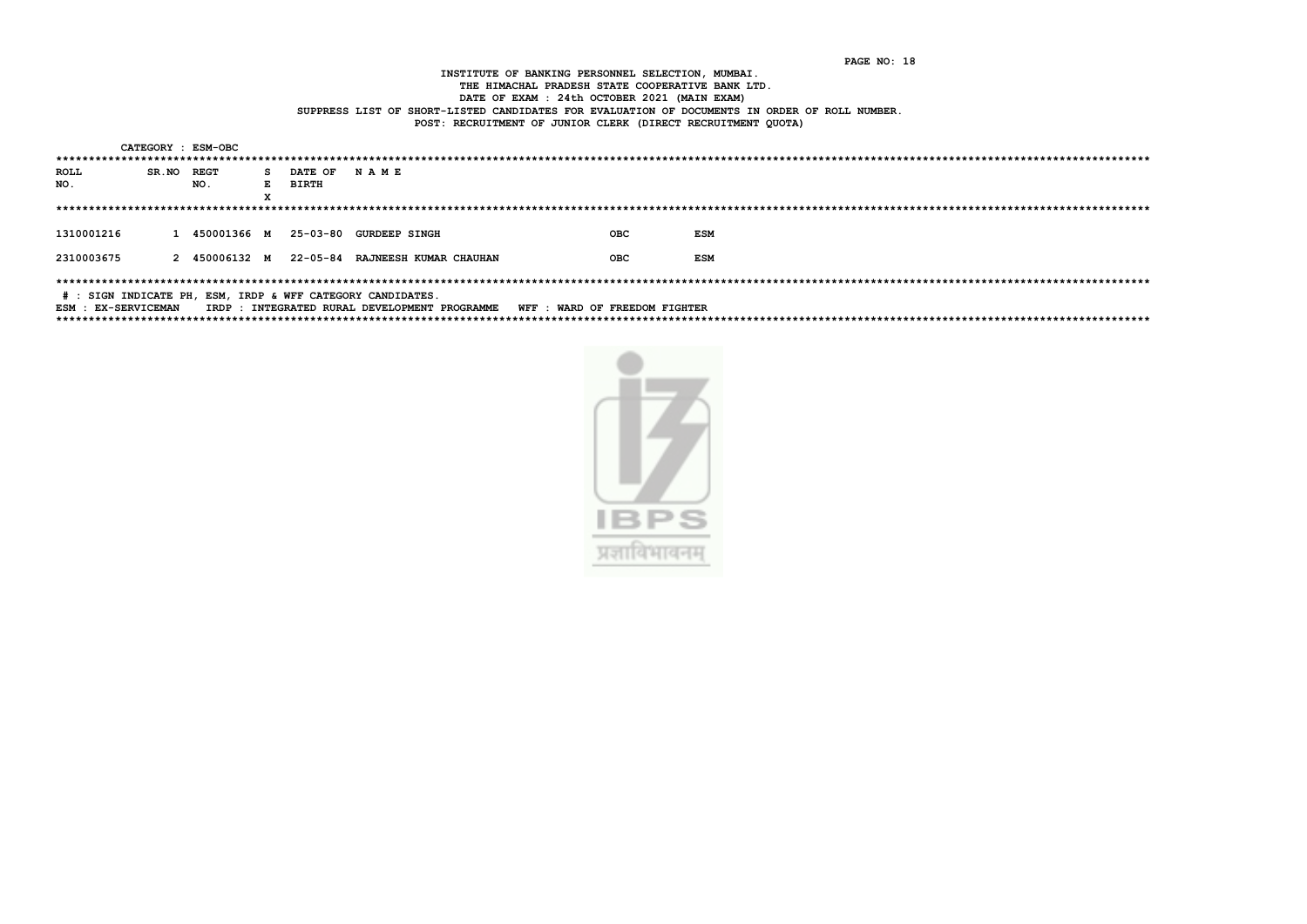# INSTITUTE OF BANKING PERSONNEL SELECTION, MUMBAI. THE HIMACHAL PRADESH STATE COOPERATIVE BANK LTD. DATE OF EXAM : 24th OCTOBER 2021 (MAIN EXAM) SUPPRESS LIST OF SHORT-LISTED CANDIDATES FOR EVALUATION OF DOCUMENTS IN ORDER OF ROLL NUMBER. POST: RECRUITMENT OF JUNIOR CLERK (DIRECT RECRUITMENT QUOTA)

| ************                                                        |              |    | CATEGORY : ESM-GEN/UR |   |                |                           |               |            |  |
|---------------------------------------------------------------------|--------------|----|-----------------------|---|----------------|---------------------------|---------------|------------|--|
| ROLL                                                                | <b>SR.NO</b> |    | <b>REGT</b>           | s | DATE OF        | NAME                      |               |            |  |
| NO.                                                                 |              |    | NO.                   | E | <b>BIRTH</b>   |                           |               |            |  |
|                                                                     |              |    |                       | x |                |                           |               |            |  |
|                                                                     |              |    |                       |   |                |                           |               |            |  |
| 1210000421                                                          |              |    | 1 450036205 M         |   |                | 13-03-84 MANOJ THAKUR     | GEN/UR        | <b>ESM</b> |  |
| 1210000819                                                          |              |    | 2 450009176 M         |   |                | 03-03-86 SUSHEEL RAJ RANA | GEN/UR        | ESM        |  |
| 1210000888                                                          |              |    | 3 450023814 M         |   | 12-11-87       | <b>ANUJ MEHRA</b>         | GEN/UR        | ESM        |  |
| 1210001474                                                          |              |    | 4 450001916 M         |   | 07-11-86       | <b>BHUPINDER SINGH</b>    | GEN/UR        | ESM        |  |
| 1210001770                                                          |              |    | 5 450017925 M         |   | $20 - 02 - 85$ | <b>SURESH KUMAR</b>       | GEN/UR        | ESM        |  |
| 1210001772                                                          |              |    | 6 450026661 M         |   |                | 10-06-86 VIKAS BHARTI     | GEN/UR        | ESM        |  |
| 1310001138                                                          |              |    | 7 450010460 M         |   | 29-07-88       | <b>RAJNEESH KUMAR</b>     | GEN/UR        | <b>ESM</b> |  |
| 2010000088                                                          |              |    | 8 450005417 M         |   |                | 25-03-88 AMIT KUMAR       | <b>GEN/UR</b> | <b>ESM</b> |  |
| 2010000219                                                          |              |    | 9 450000808 M         |   | $20 - 02 - 77$ | RAJESH KUMAR KATOCH       | GEN/UR        | <b>ESM</b> |  |
| 2010000833                                                          |              |    | 10 450015185 M        |   |                | 05-02-81 VISHAL BALI      | <b>GEN/UR</b> | <b>ESM</b> |  |
| 2010001005                                                          |              |    | 11 450000178 M        |   |                | 28-03-85 AJAY KUMAR       | GEN/UR        | <b>ESM</b> |  |
| 2010001445                                                          |              |    | 12 450008658 M        |   |                | 17-07-76 RANBIR SINGH     | GEN/UR        | <b>ESM</b> |  |
| 2310001067                                                          |              | 13 | 450034766 M           |   |                | 28-03-86 AJAY SHARMA      | GEN/UR        | <b>ESM</b> |  |
| 2310001615                                                          |              | 14 | 450006754 M           |   |                | 09-02-81 AMIT ANGRA       | GEN/UR        | <b>ESM</b> |  |
| 2310001801                                                          |              | 15 | 450000112 M           |   |                | 06-04-86 MUKESH KUMAR     | GEN/UR        | <b>ESM</b> |  |
| 2310002478                                                          |              |    | 16 450007900 M        |   | 23-04-89       | <b>MANJEET SINGH</b>      | GEN/UR        | <b>ESM</b> |  |
| 2310003471                                                          |              |    | 17 450019406 M        |   | 16-07-83       | SURINDER MOHAN SHARMA     | GEN/UR        | <b>ESM</b> |  |
| 2310003807                                                          |              | 18 | 450015462 M           |   | 19-07-88       | <b>SHAKTI KUMAR</b>       | GEN/UR        | <b>ESM</b> |  |
| 2510000921                                                          |              |    | 19 450010604 M        |   |                | 24-02-87 MANOJ KUMAR      | <b>GEN/UR</b> | ESM        |  |
| 2510000946                                                          |              |    | 20 450008698 M        |   | 25-06-88       | PUSHPINDER KUMAR RANA     | GEN/UR        | <b>ESM</b> |  |
| $CTCM$ THETCARE BUT<br>MEE CAMECODY CANDIDAMES<br><b>POM</b> TODD C |              |    |                       |   |                |                           |               |            |  |

# : SIGN INDICATE PH, ESM, IRDP & WFF CATEGORY CANDIDATES.

ESM : EX-SERVICEMAN IRDP : INTEGRATED RURAL DEVELOPMENT PROGRAMME WFF : WARD OF FREEDOM FIGHTER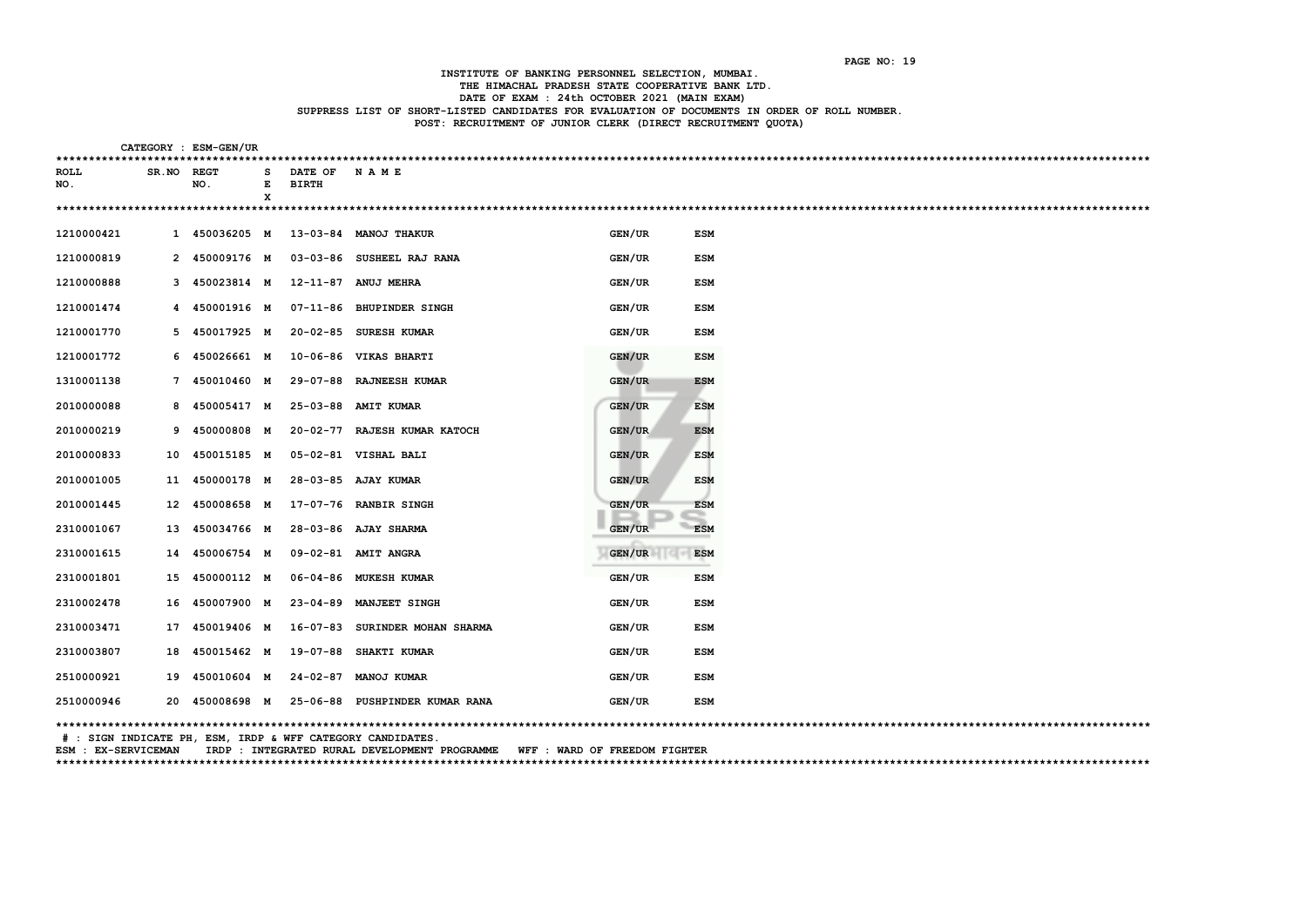# INSTITUTE OF BANKING PERSONNEL SELECTION, MUMBAI. THE HIMACHAL PRADESH STATE COOPERATIVE BANK LTD. DATE OF EXAM : 24th OCTOBER 2021 (MAIN EXAM) SUPPRESS LIST OF SHORT-LISTED CANDIDATES FOR EVALUATION OF DOCUMENTS IN ORDER OF ROLL NUMBER. POST: RECRUITMENT OF JUNIOR CLERK (DIRECT RECRUITMENT QUOTA)

| CATEGORY : ESM-GEN/UR |            |                |              |                                |                        |               |            |  |  |  |  |
|-----------------------|------------|----------------|--------------|--------------------------------|------------------------|---------------|------------|--|--|--|--|
| <b>ROLL</b><br>NO.    | SR.NO REGT | NO.            | S.<br>Е<br>X | <b>DATE OF</b><br><b>BIRTH</b> | NAME                   |               |            |  |  |  |  |
|                       |            |                |              |                                |                        |               |            |  |  |  |  |
| 2510001008            |            | 21 450008706 M |              |                                | 30-10-86 AJAY KUMAR    | <b>GEN/UR</b> | ESM        |  |  |  |  |
| 2510001168            |            | 22 450055751 M |              | 02-03-82                       | <b>SUDHIR KUMAR</b>    | <b>GEN/UR</b> | ESM        |  |  |  |  |
| 2510001585            |            | 23 450016703 M |              | 15-05-87                       | SANDEEP KUMAR MEHTA    | <b>GEN/UR</b> | <b>ESM</b> |  |  |  |  |
| 2510001896            |            | 24 450016517 M |              |                                | 24-12-86 ASHWANI KUMAR | <b>GEN/UR</b> | <b>ESM</b> |  |  |  |  |
| 2510002008            |            | 25 450020164 M |              | 01-10-81                       | <b>PANCHAM DUTT</b>    | <b>GEN/UR</b> | <b>ESM</b> |  |  |  |  |
| 2510002067            |            | 26 450016924 M |              | 10-08-86                       | <b>VISHAL SINGH</b>    | <b>GEN/UR</b> | ESM        |  |  |  |  |

# : SIGN INDICATE PH, ESM, IRDP & WFF CATEGORY CANDIDATES.

ESM : EX-SERVICEMAN IRDP : INTEGRATED RURAL DEVELOPMENT PROGRAMME WFF : WARD OF FREEDOM FIGHTER

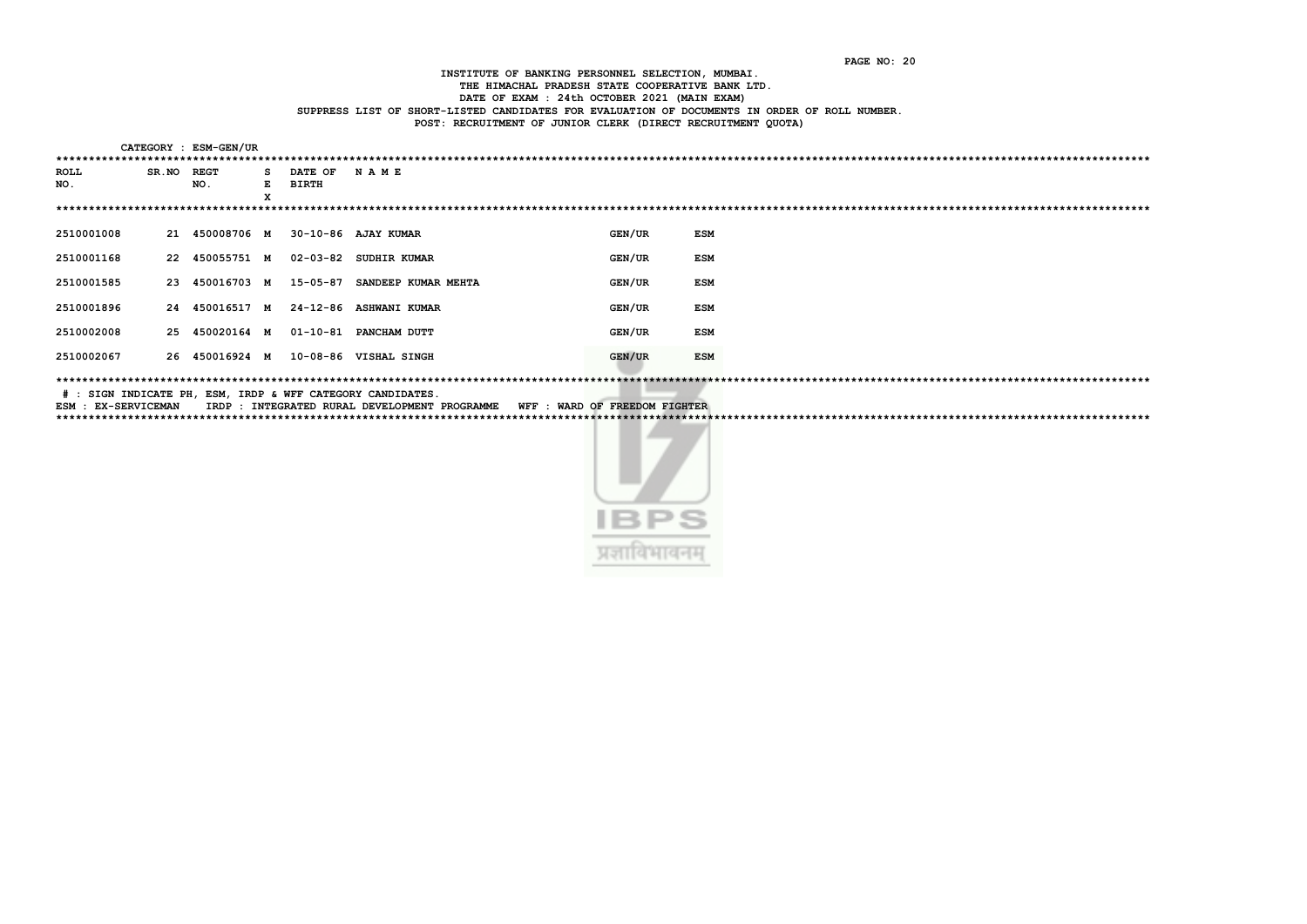INSTITUTE OF BANKING PERSONNEL SELECTION, MUMBAI. THE HIMACHAL PRADESH STATE COOPERATIVE BANK LTD. DATE OF EXAM : 24th OCTOBER 2021 (MAIN EXAM) SUPPRESS LIST OF SHORT-LISTED CANDIDATES FOR EVALUATION OF DOCUMENTS IN ORDER OF ROLL NUMBER. POST: RECRUITMENT OF JUNIOR CLERK (DIRECT RECRUITMENT OUOTA)

CATEGORY : WFF-GEN/UR **ROLL** SR.NO REGT S DATE OF NAME NO. NO. E BIRTH  $\mathbf{x}$ 1210001140 1 450051162 M 03-09-95 AKSHAY KATWAL GEN/UR WFF 2410004498 2 450001579 M 11-12-92 AJAY KUMAR SHARMA GEN/UR **WFF** # : SIGN INDICATE PH, ESM, IRDP & WFF CATEGORY CANDIDATES. ESM : EX-SERVICEMAN TRDP : INTEGRATED RURAL DEVELOPMENT PROGRAMME. WEE : WARD OF FREEDOM FIGHTER

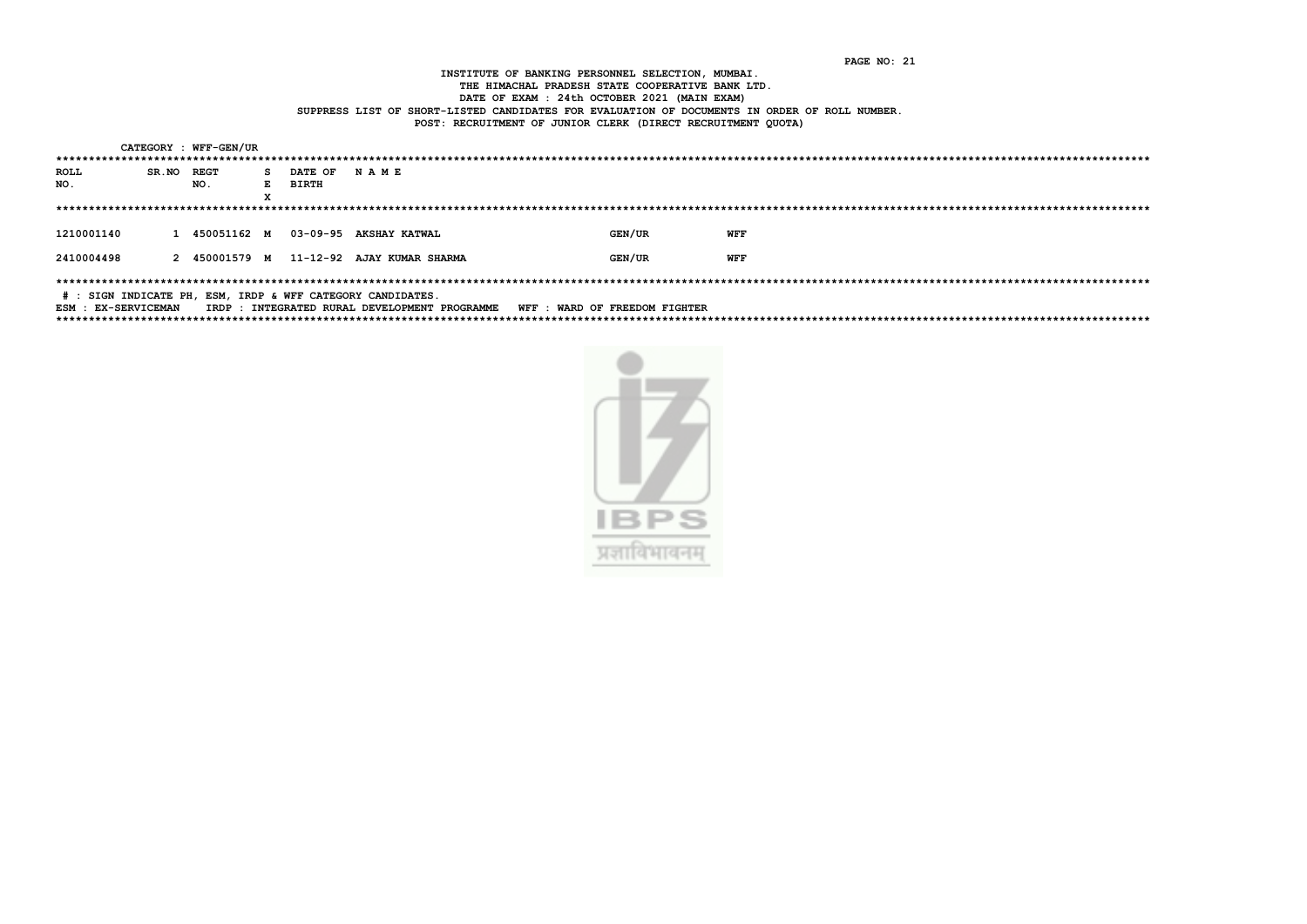# INSTITUTE OF BANKING PERSONNEL SELECTION, MUMBAI. THE HIMACHAL PRADESH STATE COOPERATIVE BANK LTD. DATE OF EXAM : 24th OCTOBER 2021 (MAIN EXAM) SUPPRESS LIST OF SHORT-LISTED CANDIDATES FOR EVALUATION OF DOCUMENTS IN ORDER OF ROLL NUMBER. POST: RECRUITMENT OF JUNIOR CLERK (DIRECT RECRUITMENT QUOTA)

| CATEGORY : IRDP-SC |   |                   |             |                              |                        |           |      |  |  |  |
|--------------------|---|-------------------|-------------|------------------------------|------------------------|-----------|------|--|--|--|
| <b>ROLL</b><br>NO. |   | SR.NO REGT<br>NO. | s<br>Е<br>X | DATE OF NAME<br><b>BIRTH</b> |                        |           |      |  |  |  |
|                    |   |                   |             |                              |                        |           |      |  |  |  |
| 1110001034         |   | 450016463 F       |             | 12-01-01                     | <b>RADHA</b>           | SC        | IRDP |  |  |  |
| 1110001896         |   | 2 450015532 M     |             | 01-11-88                     | PANKAJ KUMAR           | SC        | IRDP |  |  |  |
| 1810001698         |   | 3 450051236 M     |             |                              | 17-03-95 SANJEEV KUMAR | SC        | IRDP |  |  |  |
| 2110000160         | 4 | 450012044 M       |             |                              | 30-06-97 AMIT KUMAR    | <b>SC</b> | IRDP |  |  |  |
| 2310001790         |   | 5 450018478 M     |             | 12-12-97                     | NIRAJ KUMAR            | sc        | IRDP |  |  |  |
| 2410000806         |   | 6 450033423 M     |             | 24-09-97                     | <b>AKSHAY</b>          | <b>SC</b> | IRDP |  |  |  |

# : SIGN INDICATE PH, ESM, IRDP & WFF CATEGORY CANDIDATES.

ESM : EX-SERVICEMAN IRDP : INTEGRATED RURAL DEVELOPMENT PROGRAMME WFF : WARD OF FREEDOM FIGHTER

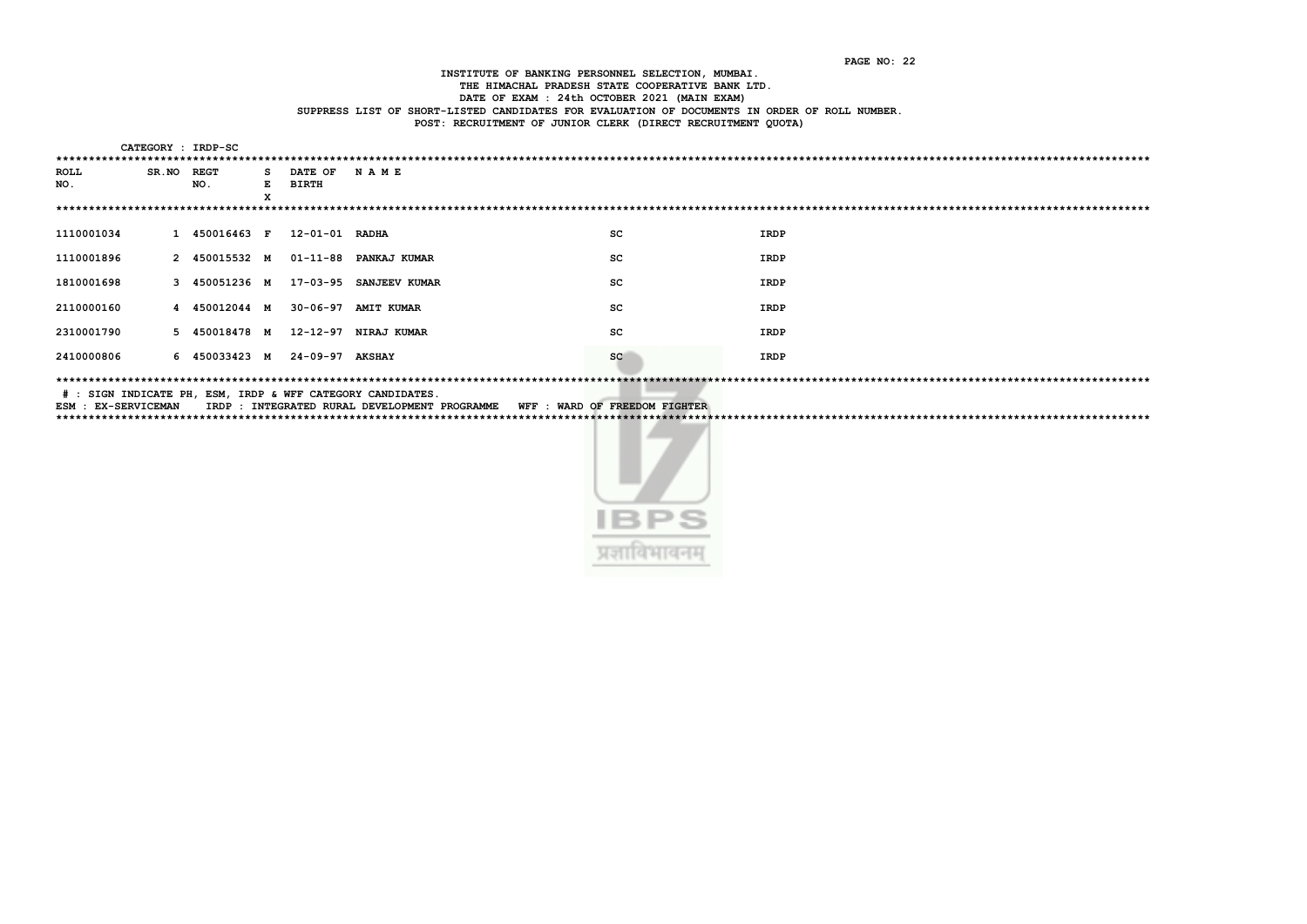# INSTITUTE OF BANKING PERSONNEL SELECTION, MUMBAI. THE HIMACHAL PRADESH STATE COOPERATIVE BANK LTD. DATE OF EXAM : 24th OCTOBER 2021 (MAIN EXAM) SUPPRESS LIST OF SHORT-LISTED CANDIDATES FOR EVALUATION OF DOCUMENTS IN ORDER OF ROLL NUMBER. POST: RECRUITMENT OF JUNIOR CLERK (DIRECT RECRUITMENT QUOTA)

|             |       | CATEGORY : IRDP-ST |              |                         |                           |    |      |
|-------------|-------|--------------------|--------------|-------------------------|---------------------------|----|------|
| ROLL<br>NO. | SR.NO | <b>REGT</b><br>NO. | s.<br>E<br>x | DATE OF<br><b>BIRTH</b> | <b>NAME</b>               |    |      |
|             |       |                    |              |                         |                           |    |      |
| 1310001204  |       | 1 450001406 M      |              |                         | 08-01-97 SHAILENDER KUMAR | ST | IRDP |
| 1310002834  |       | 2 450027222 M      |              |                         | 25-01-96 ROHIT KUMAR      | ST | IRDP |
| 1610000972  |       | 3 450026982 M      |              | <b>02-10-98 ANSHUL</b>  |                           | SТ | IRDP |

# : SIGN INDICATE PH, ESM, IRDP & WFF CATEGORY CANDIDATES.

ESM : EX-SERVICEMAN IRDP : INTEGRATED RURAL DEVELOPMENT PROGRAMME WFF : WARD OF FREEDOM FIGHTER